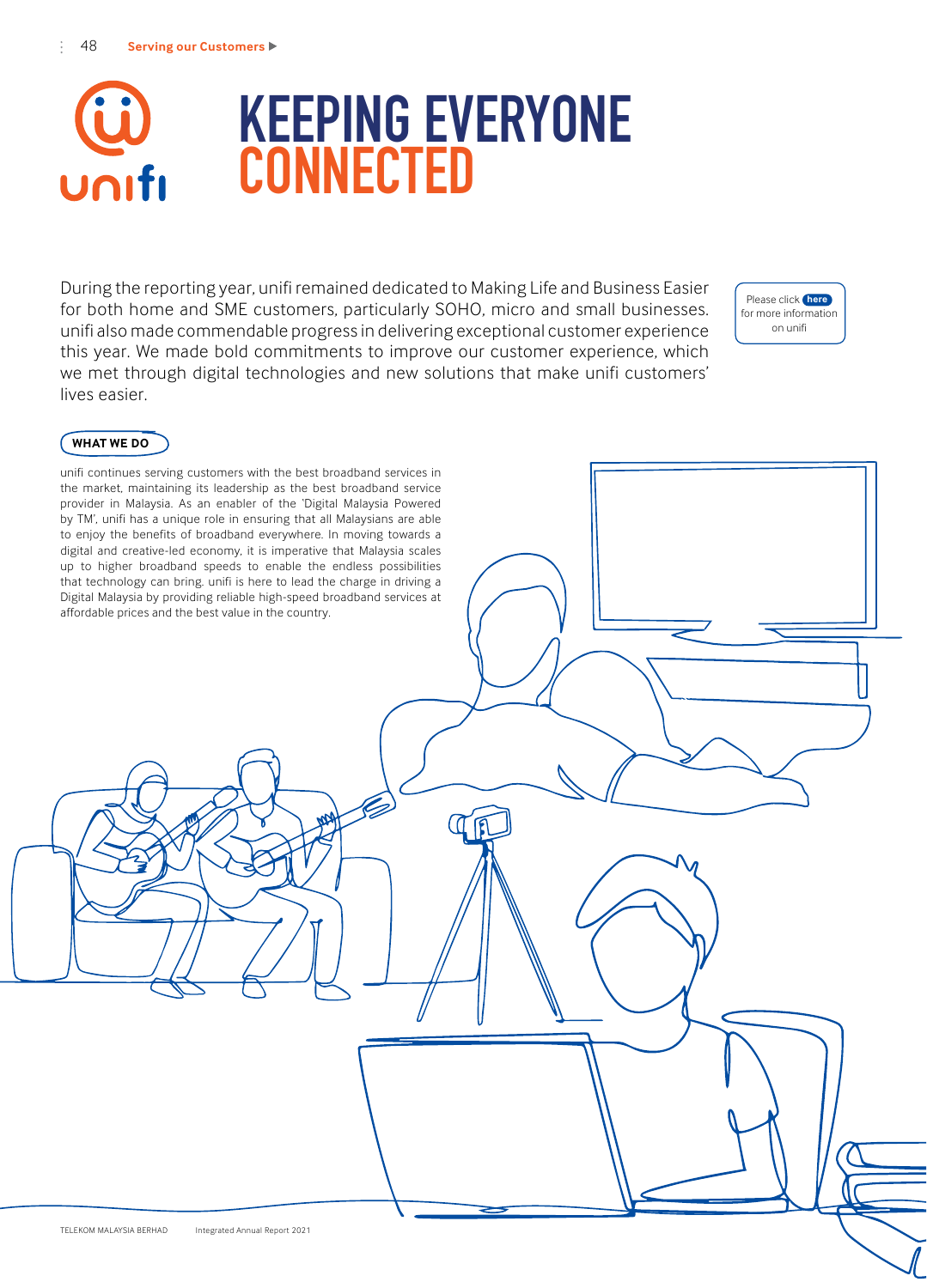# **OUR FOCUS IN 2021**

#### **unifi for Home**

- Offered fast unlimited Home Fibre Broadband, with speeds up to 800Mbps
- Elevated customers' home entertainment experience via a brand-new Smart TV
- Improved customers' productivity through branded laptops packed with handy business features and advanced connectivity options
- Launched unifi mesh Wi-Fi to remove coverage blind spots within customers' homes
- Offered exciting prizes, including a brand new PS5, to encourage customers to subscribe to unifi online

#### **unifi for Business**

- Offered exciting prizes to encourage business customers to subscribe to unifi Biz packages. This included a four-wheel drive (4WD) every month as well as other exciting prizes comprising smartphones, laptops and Shopee e-Wallet reloads
- Launched SME Digitalisation Grant initiatives, offering SMEs bundle of connectivity solutions comprising Microsoft 365 Business, Digital Marketing Solutions, cari@unifi Premium Listing and matching grant

#### **unifi Mobile**

- Introduced unifi Mobile with Device Bundle, a subscription plan with a discounted monthly commitment fee and a free device
- Initiated the Jaringan Prihatin Programme, the Government's initiative to deliver subsidised telco packages to B40 groups. This includes bill subsidy up to RM180 annually, with extra 25GB monthly data via a postpaid unifi Mobile RM39

#### **unifi TV**

- Selected as Malaysia's official broadcaster for the Tokyo Olympic Games 2020
- Enhanced our content offering by providing the best entertainment pack in the market – available on all devices and HD content





- Customers experienced better service through package upgrades
- Customers received better in-premise coverage through mesh Wi-Fi
- Customers enjoyed PS5 and other prizes through unifi's exciting contest

**Customers**

SME customers can easily access SME Digitalisation Grant via subscription to unifi Biz



#### **Government & Regulators**

Supported the Ministry of Finance's Pelan Jana Semula Ekonomi Negara (PENJANA) initiative to accelerate SMEs' digital adoption, which benefitted unifi's own SME customers as well

#### **Customers**

unifi Mobile customers were able to enjoy discounted monthly commitment fees and free devices by subscribing to the device bundle

### **Government & Regulators**

Supported the Government's efforts to connect B40 communities and close the digital divide

#### **Communities**

- B40 Groups received subsidised telco packages to help them stay connected
- Customers enjoyed more affordable services by subscribing to unifi Mobile postpaid RM39

#### **Customers**

- unifi TV customers enjoyed an additional **12 new** content offerings through unifi TV
- unifi customers/viewers were able to watch Tokyo Olympic Games 2020 on dedicated channels

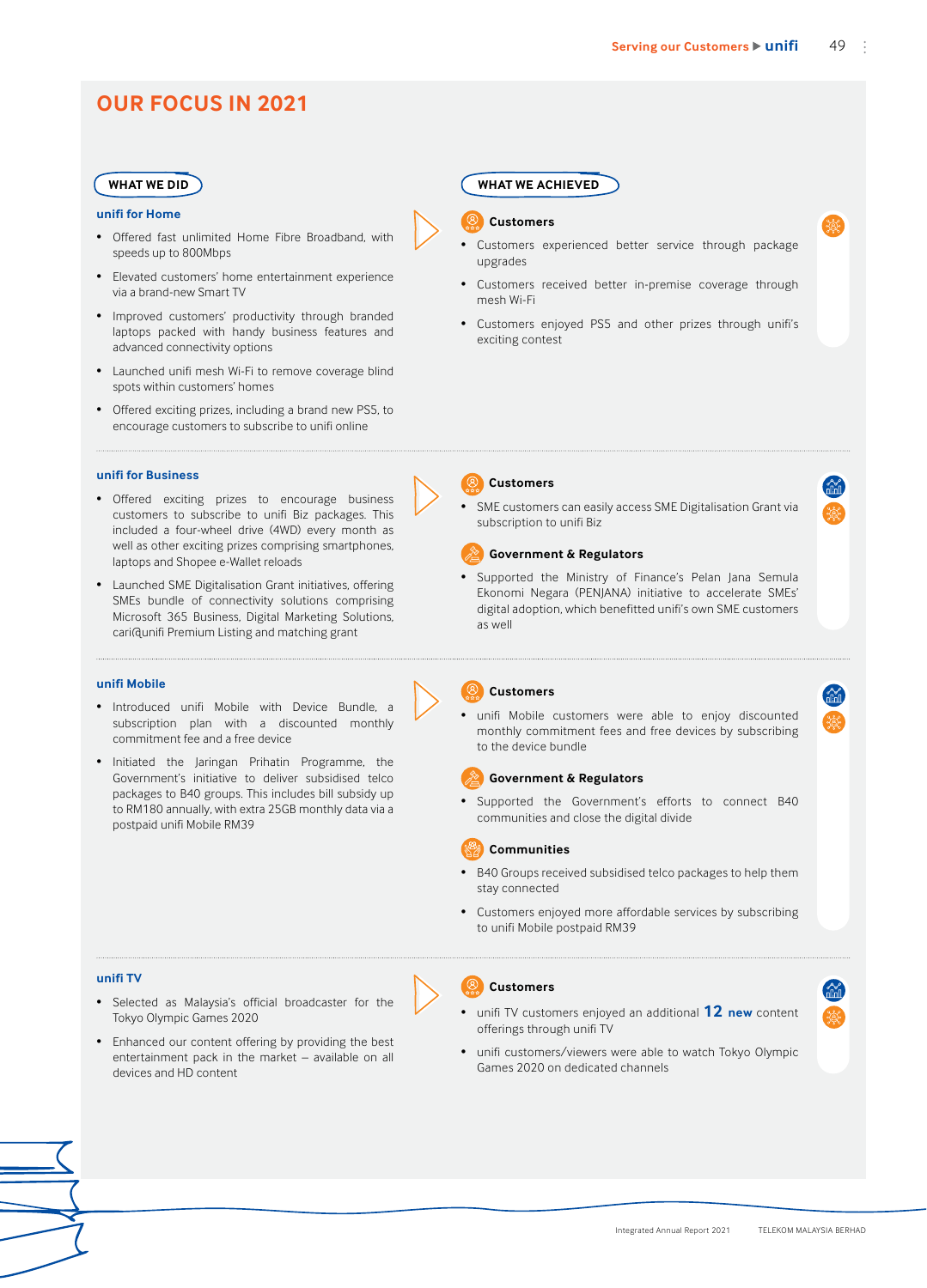# **OUR FOCUS IN 2021 (CONT'D)**

#### **Smart & Innovative Solutions**

Worked closely with TM Research & Development (TM R&D) team to deliver the following smarter solutions that improve customer experience:

- **SPICE.ai:** An integrated AI-driven customer experience platform that includes Automatic Speech Recognition (ASR), Mesh Wi-Fi offering, single view billing information, holistic 360 views and service assurance
- **TROIKA:** An intelligent demand management system targeting 'Zero' Waiters within JENDELA requirements
- **TM Force:** An intelligent workforce management platform to help unifi improve its restoration services
- **CAMELIA:** An intelligent support system for passive network fault diagnostic and prediction. The system leverages best-in-class technologies to transition from reactive to proactive/predictive troubleshooting capabilities



For more details of our innovative & smart solutions, please see page 87.

# **VALUE CREATED**



#### **Customers**

- **SPICE.ai:** Enhanced customer experience by reducing frontliners call handling time for each users
- **TROIKA:** Accelerated waiters clearance within 14 days, thus improving customer service
- **TM Force:** Enhanced Cycle Time to Install (CTTI) within four (4) days and optimised Meeting Customer Appointment Time (MCAT)
- **CAMELIA:** Improved customer network restoration time to within 24 hours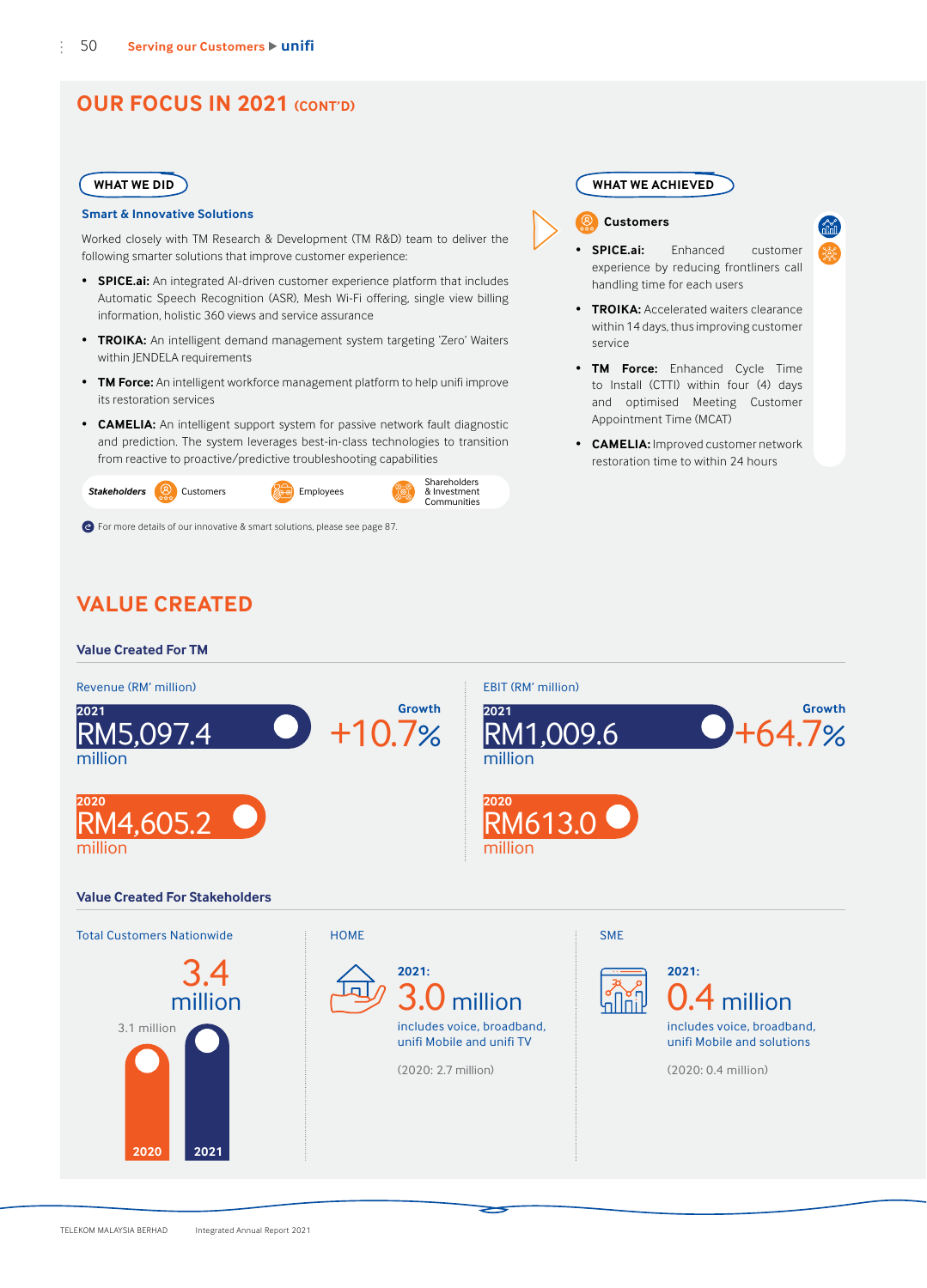# **ENHANCING CUSTOMER EXPERIENCE**

Through the #unificares campaign, the Group channelled RM1.0 billion into five (5) revolutionary initiatives designed to uplift the customer experience in both customer support capabilities and network improvements. Through unifi's Care Crew, the team was able to connect with customers and show how TM will always be there for them.

| <b>HOW WE ENHANCED CUSTOMER EXPERIENCE</b>                                                                                                                                                                                                                                                                                                                                                                                                   |                                                                                                                                                                                                                                                                                                                                                              |
|----------------------------------------------------------------------------------------------------------------------------------------------------------------------------------------------------------------------------------------------------------------------------------------------------------------------------------------------------------------------------------------------------------------------------------------------|--------------------------------------------------------------------------------------------------------------------------------------------------------------------------------------------------------------------------------------------------------------------------------------------------------------------------------------------------------------|
| <b>Proactive Service Alert</b><br>Delivered upfront alerts via SMS and myunifi app notifications upon internet<br>service failure. Customers will be prompted to submit a report and receive<br>updates about restoration progress<br>Offered a new experience to customers from reactive reporting to proactively<br>receiving notification through three (3) simple steps - accept the notification,<br>validate and agree for restoration | Save customers' time and efforts by avoiding around 10,000<br>monthly reactive interactions at the touchpoints<br>Customers receive real-time notifications to address network<br>issues, with 19% of impacted customers proactively managed<br>SME customers experienced minimal disruptions through fast<br>network resolutions during service disruptions |
| Service Tracker/Real-Time Tracker<br>Providing customers with peace of mind by enabling them to track real-time<br>progress and restoration updates via the myunifi mobile application<br>Empower customers to view information on the assigned technicians,<br>including their whereabouts during appointments                                                                                                                              | Customers are kept well-informed of the progress and status<br>of their service restorations, including details of the assigned<br>technicians and appointments                                                                                                                                                                                              |
| <b>Service Restoration Guarantee</b><br>Launched the industry's first 24-hour Service Restoration Guarantee with a<br>billing compensation for premium customers                                                                                                                                                                                                                                                                             | 74% of customers' internet services were restored within 24<br>hours, thus reducing customers' downtime to keep them<br>connected<br>The remaining 26% of customers were compensated for<br>restorations beyond 24 hours                                                                                                                                     |
| unifi Elite<br>Set up a group of experts trained to provide customers with tailor-made<br>consultation and solutions to further enhance their connectivity experience                                                                                                                                                                                                                                                                        | Customers enjoy peace of mind with a team of Wi-Fi experts<br>optimising coverage and maximising speed within their<br>premises                                                                                                                                                                                                                              |
| <b>Self-Diagnostics Tool</b><br>Set up a self-troubleshooting tool on myunifi app that enables customers to<br>self-diagnose and troubleshoot their internet connection, telephony and IPTV<br>performances, with auto-creation of trouble tickets if unresolved                                                                                                                                                                             | 47% of customers completed simple self-diagnosis to<br>troubleshoot their unifi services, thus saving time to<br>conveniently resolve their connectivity issues                                                                                                                                                                                              |

# **AWARDS & RECOGNITIONS**

Recognised as the best broadband service provider in the market and as an enabler of a Digital Malaysia, unifi has received various accolades for meeting various industry standards as follows:

| <b>Awards</b>                                                | <b>Awarding Body</b>          |  |
|--------------------------------------------------------------|-------------------------------|--|
| Brand of The Year 2021/2022                                  | World Branding Forum          |  |
| Best Broadband and Internet Service Provider (ISP) Category  |                               |  |
| Silver For Best Use of Mobile Category for myunifi App       | CX Asia Excellence Award 2021 |  |
| Best Product Award 2021 - unifi                              | PC Com                        |  |
| - Best Fixed Broadband Service Provider (unifi)              |                               |  |
| - Best Business Fixed Broadband Service Provider (unifi Biz) |                               |  |

### **MOVING FORWARD** 000P

In the year ahead, unifi will take the lead in catalysing the vision of a 'Digital Malaysia Powered by TM'. With online connectivity playing a central role in the new normal, unifi will continue to bridge the connectivity gap by serving customers with innovative and high-quality products at affordable prices. Despite the immense pressure and fierce competition, unifi will maintain its leadership as the top convergence provider in Malaysia with the broadest internet coverage, 'unique and differentiated experience' that best suits customer needs. Also, through partnerships with international Over-The-Top (OTT) players and collaboration with local partners, unifi will continue to provide various entertainment content to cater to different viewing preferences. This includes the continuous improvement of the end-to-end customer experience through digital interaction and simplification. Additionally, unifi will maintain its efforts to become a preferred digital partner of SMEs, serving their critical needs from connectivity to need-based digital solutions and mobility, thus helping them manage costs and achieve growth.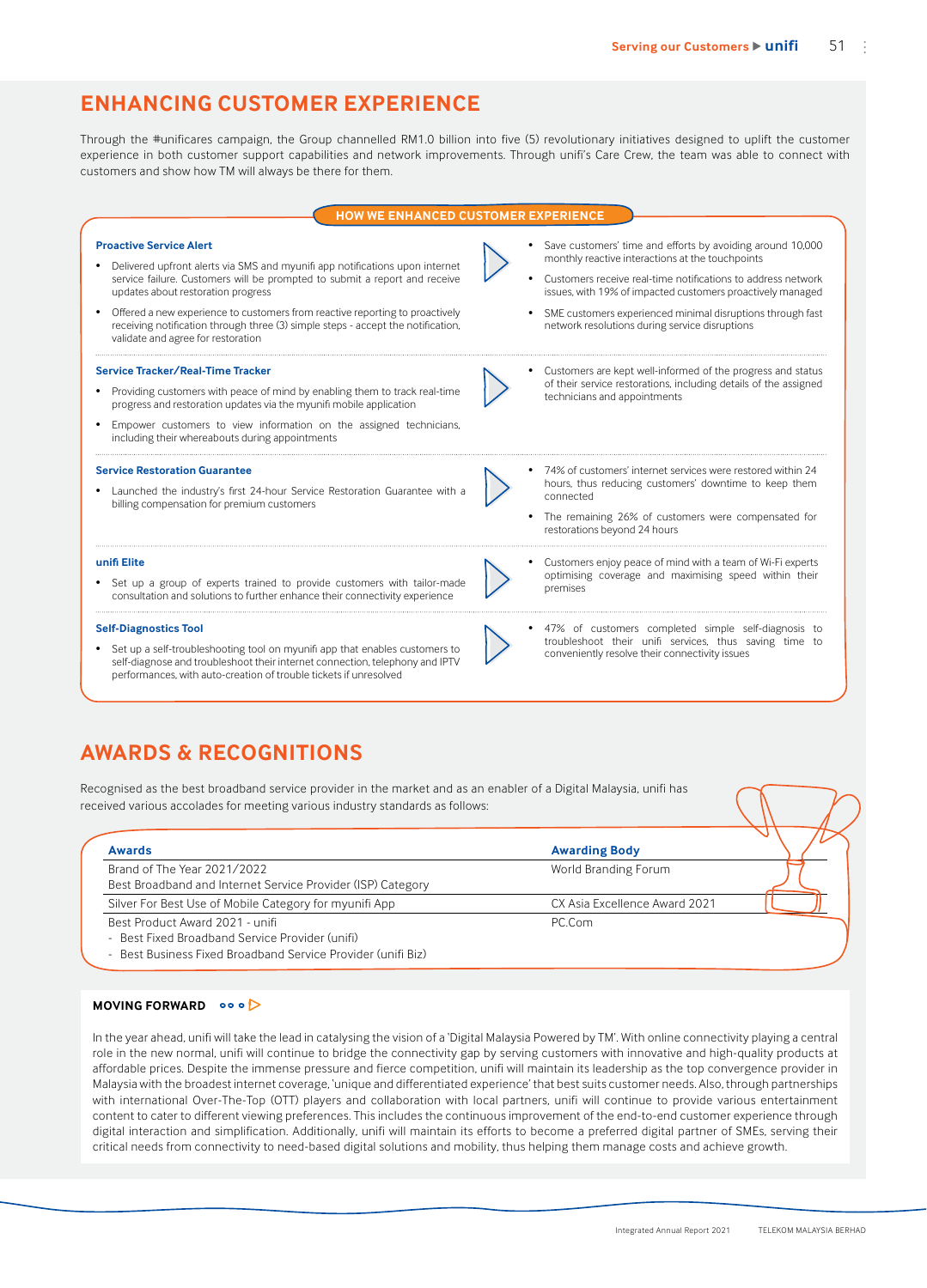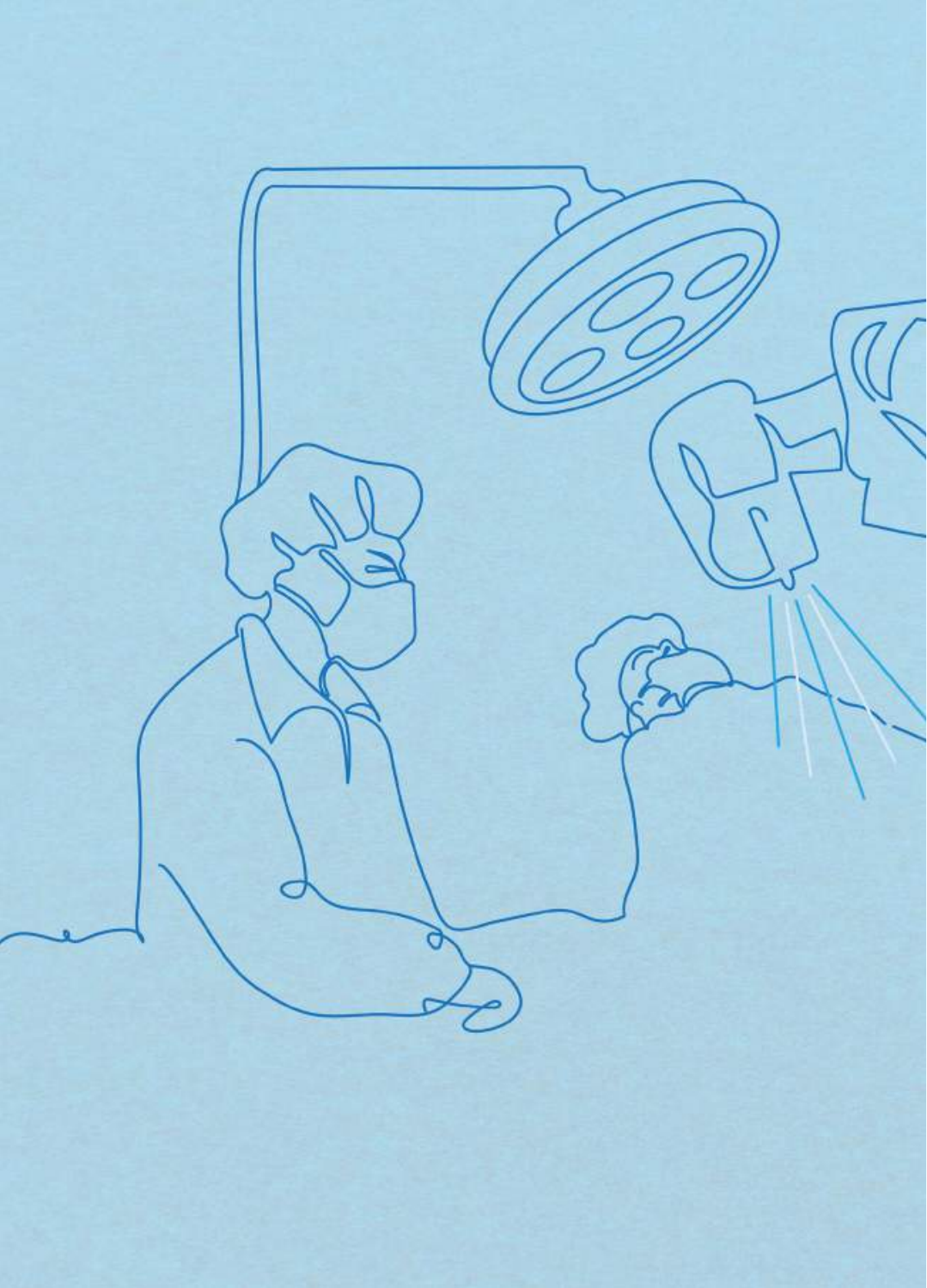

Remote patient care and treatment via virtual reality are the most exciting innovations to sweep the medical industry today. The incorporation of AI, machine learning (ML) and blockchain technology have also enriched the healthcare industry in an unprecedented manner

# **Transforming tomorrow**

Fortified with a comprehensive suite of digital solutions, TM One is strategically positioned to enhance all sectors of businesses; public or private. Its nextgeneration connectivity, digital products, and partnerships allow TM One to stimulate and shape Malaysia's current and future digital landscape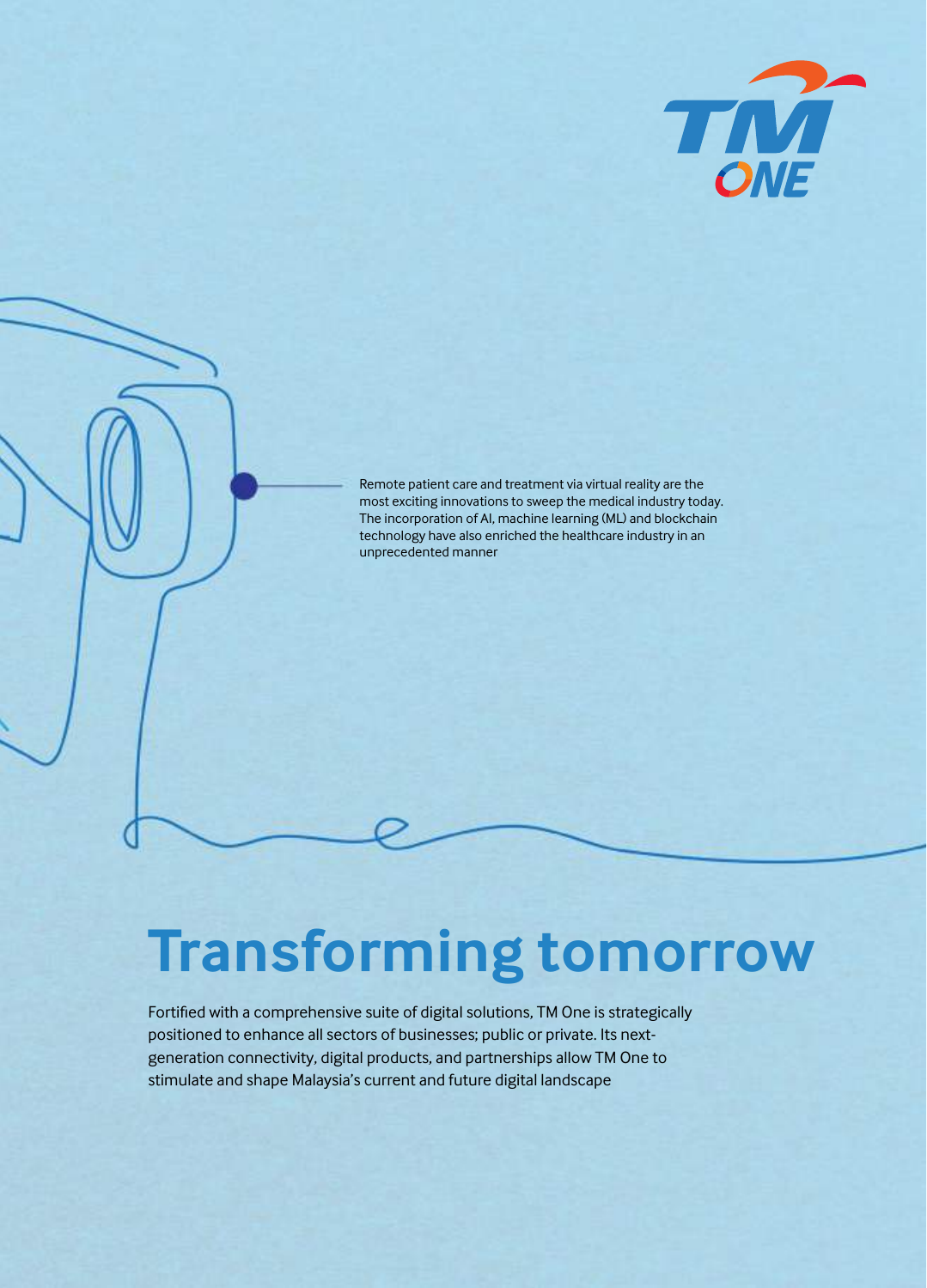

As the prime digital enabler of Malaysia's large enterprises and public sector, in 2021 TM One continues to make great strides in taking transformation forward for our customers with our comprehensive suite of digital solutions and managed services across next-generation connectivity services, Cloud α (Alpha), Cyber Defence Centre (CYDEC), globally-certified Tier III data centres, and smart services. During the year, TM One has been appointed as the only local Cloud Service Provider (CSP) in the MyDIGITAL panel to accelerate the Government's digital transformation journey. TM One also formed partnerships with leading global technology and service providers to solidify our offerings for our customers. With national and global recognition, a robust suite of vertical and horizontal solutions, wrapped with strong collaborations, TM One empowers Malaysia's key economic and critical sectors as well as the digital economy and Government towards a Digital Nation.

#### Please click **here** for more information on TM One

# **WHAT WE DO**

TM One provides end-to-end managed services and digital solutions to organisations in the enterprise and public sector segments. Our services run across our robust and secured digital connectivity and digital infrastructure that is extensive and reliable, boosted with the capacity and expertise to support and cater to all industry verticals. TM One's own AI-powered hyperscaled cloud services, α Edge cloud, is positioned as the intelligent industry cloud platform. This is complemented by nine (9) data centres, with three (3) built to meet the rigorous requirements of the Tier III/Rated 3 standards that provide world-class data centre services. Two (2) of our data centres - the Klang Valley Data Centre (KVDC) in Cyberjaya and the Iskandar Puteri Data Centre (IPDC) in Johor,

form a twin-core data centre solution – the first of its kind in Malaysia. TM One is also committed to building digital trust and cybersecurity resiliency with its CYDEC solutions.

With these capabilities, we help our customers in taking their transformation forward. For the enterprise sector, we support and accelerate the digital journey of our customers by scaling up their digital infrastructure. While for the public sector, we empower the Government agencies and institutions in achieving the aspirations of MyDIGITAL.

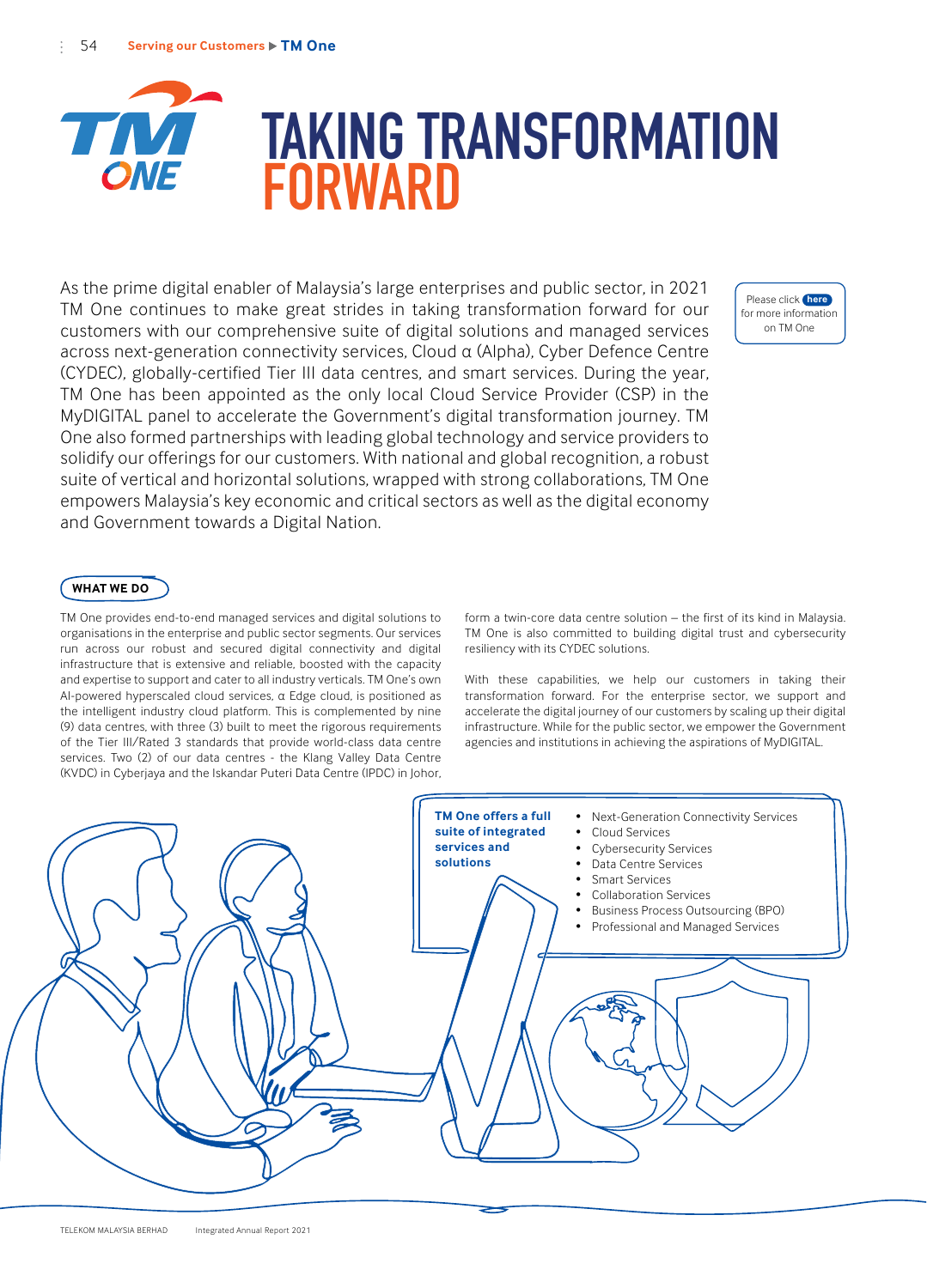# **OUR FOCUS IN 2021**

#### **Taking Transformation Forward**

- **Cloud**: Enabled the leading global provider of smart devices HONOR's e-commerce platform to serve its customers across Asia, Africa and Latin America through our AI-powered α Edge cloud solution. Our cloud is SAP, ISMS and PCI DSS certified, and we expanded our cloudbased collaboration services with Zoom (Malaysia)
- **Smart Services**: Delivered smarter solutions that provide new value-added digital and intelligent services in workforce safety, smart factories and smart utilities
- **Digital Connectivity**: Accelerated the adoption of IR4.0 and Industry4WRD Digital Transformation through a collaboration with MIDA by delivering high-speed broadband to 33 key industrial areas nationwide
- **Banking & Healthcare**: As the Preferred Digital Partner, we forged collaborations with several key customers such as Bank Islam, Golden Touch Investment Bank and Sunway Healthcare Group to accelerate their digital transformation
- **Education**: Ensured a smooth and uninterrupted digital citizen services experience by powering key Government platforms with robust and scalable cloud services such as the SPM & STPM examination results portal for the Ministry of Education (MOE)
- **Government**: Contributed to a future-ready Government by equipping officials with digital skills and knowledge through Cloud Connect Academy in partnership with TM's MyDIGITAL Managed Services Provider, Cloud Connect Sdn Bhd

#### **Strengthening Malaysia's Cybersecurity**

- Collaborated with CyberSecurity Malaysia to build greater cybersecurity awareness, enhance Malaysia's cybersecurity maturity level and strengthen cyberspace resilience
- Formed strategic partnerships with top global industry players i.e., Telefónica Tech, to strengthen the digital infrastructure of private/public sectors through global cybersecurity solutions
- Provided end-to-end comprehensive cybersecurity solutions delivered principally through CYDEC, a portfolio of active cyber defence capabilities, managed security solutions and services

#### **WHAT WE DID WHAT WE ACHIEVED**

#### **Customers**

- Provided our customers with an easy and seamless journey to scale their digital connectivity and digital infrastructure needs with TM One's professional and managed services
- Enhanced the productivity and efficiency of our customers through the adoption of smart services that are powered by AI, analytics, the Internet of Things (IoT) and a single integrated platform



- Accelerated the Government's journey towards digitalisation as the sole local CSP appointed in the MyDIGITAL panel
- Enabled the Government's digital aspiration and initiatives, e.g., Shared Prosperity Vision 2030, 12MP, MyDIGITAL and various State Governments' digitalisation initiatives by connecting 90% of federal and state Governments and agencies nationwide
- Managed services for thousands of large enterprises with tens to hundreds of sites and devices each from across all industry verticals, critical and key economic sectors covering logistics, transportation, retail, manufacturing, healthcare, education, banking and financial institutions, energy and others
- Deployed smart city solutions that help local authorities address various urban challenges and create a more liveable Malaysia with seven (7) smart solutions

#### **Customers Government & Regulators**

- Enhanced the nation's cyber defence in the public and private sectors to protect citizens and business data against cyber threats
- Built a more secure and sustainable Digital Economy, Digital Government and Digital Society and Malaysians through a robust cyber ecosystem
- Developed Global Cyber Security Operations Centre (G-CSOC)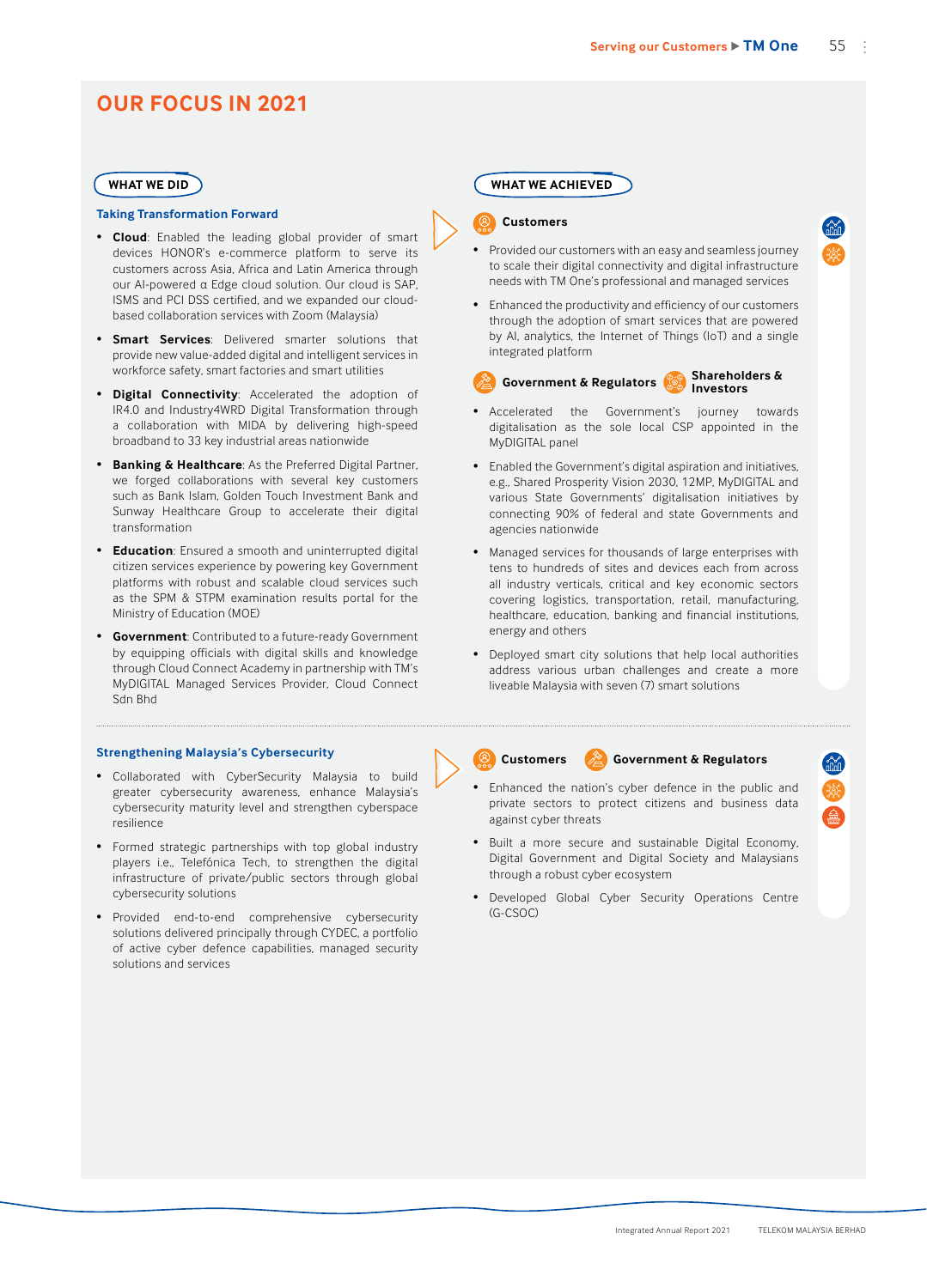# **VALUE CREATED**

### **Value Created For TM**



#### **Value Created For Stakeholders**

#### **Enterprises and Industries Connected**

Enterprises



Government Agencies

# **ENHANCING CUSTOMER EXPERIENCE**

TM One's relationship Net Promoter Score (rNPS) is strong as a "Trusted Brand" in providing best in class customer experience. Shifting towards personalised end-to end-account experience and active engagement unique to customer needs.

TM One gives significant impact and progress in using a customer-driven approach to further enhance customer experience.

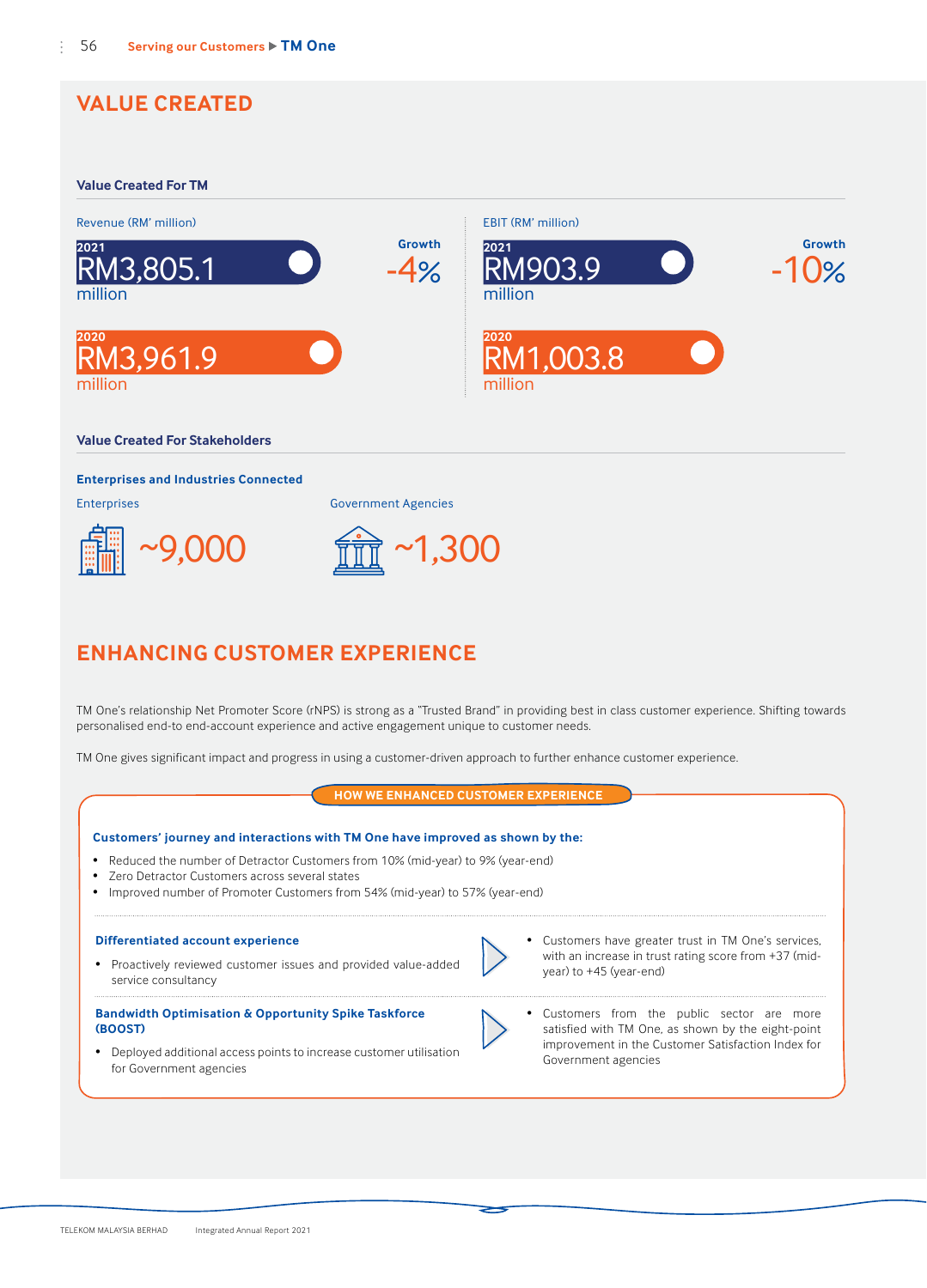# **AWARDS & RECOGNITIONS**

Recognising our capabilities as the leading nation's digital enabler for enterprises and the public sector and the best place to work, TM One has received various accolades from partners, environmental bodies, Financial Services authorities, research institutions, and even international media. Our infrastructure is also certified as meeting the various global industry standards.

| <b>CATEGORY</b>            | <b>AWARDS</b>                                                                                                                                     | <b>AWARDING BODY</b>                                          |  |
|----------------------------|---------------------------------------------------------------------------------------------------------------------------------------------------|---------------------------------------------------------------|--|
| Partner Recognition        | Cloud & Managed Services Partner of the Year 2021                                                                                                 | Cisco                                                         |  |
|                            | Transformational Deal of the Year 2021                                                                                                            | Cisco                                                         |  |
|                            | Public Sector Partner of the Year 2021                                                                                                            | Cisco                                                         |  |
|                            | 2021 Best Partner Award - Cloud                                                                                                                   | Huawei                                                        |  |
|                            | 2021 Capability Improvement Partner Award                                                                                                         | Huawei                                                        |  |
| Environmental              | Certified Green Building Index for IPDC                                                                                                           | Green Building                                                |  |
|                            | Certified Leadership in Energy and Environment Design for Data<br>Centre                                                                          | LEED                                                          |  |
| Security                   | Certified RMIT for Data Centre                                                                                                                    | Bank Negara Malaysia                                          |  |
|                            | Certified TVRA for Data Centre                                                                                                                    | Monetary Authority of Singapore<br>(MAS)                      |  |
| <b>ISO</b>                 | ISO 9001 for Connectivity, ISO 20000 for Service Desk, ISO 27001<br>for VAS and NOC. Data Centre, Cloud and Business Process<br>Outsourcing (BPO) | <b>ISO</b>                                                    |  |
| Data Centre                | Certified Uptime Tier III Constructed Facility for IPDC and KVDC                                                                                  | Uptime Institute                                              |  |
|                            | Certified TIA942 Rated 3 for Brickfields DC                                                                                                       | ANSI/TIA942                                                   |  |
|                            | Certified PCI DSS for KVDC. IPDC and Brickfields DC                                                                                               | Payment Card Industry Security<br>Standards Council (PCI SSC) |  |
| <b>Customer Experience</b> | 2021 Malaysia Domestic Customer Experience Outsourcing<br>Services Customer Value Leadership Award                                                | Frost & Sullivan                                              |  |
|                            | 2021 Indonesia Customer Experience Contact Centre<br>Outsourcing Services Customer Value Leadership Award                                         | Frost & Sullivan                                              |  |
| Employee Engagement        | 2021 Best Stellar Workplace Award for Small Employer                                                                                              | <b>KONTAN</b>                                                 |  |
|                            | 2021 Stellar Workplace Recognition in Employee Commitment &<br>Satisfaction                                                                       | <b>KONTAN</b>                                                 |  |

#### **MOVING FORWARD** 000P

We are cautiously optimistic for 2022, in which we expect economic and business recovery from the pandemic. As organisations seek to remain competitive and pursue their growth and transformation ambition, TM One's comprehensive, robust and secured end-to-end managed services and digital solutions will enable businesses to unlock their full digital potential through agile technology, infrastructure and capabilities. TM One's team of experts and professionals will continue to assist and advise our customers throughout their digital transformation journey towards addressing their business challenges, from strategic review and risk assessment to outlining the action plans through to implementation and operations support.

TM One's building blocks of next-generation digital connectivity that include 5G services, cloud and data centre services, bolstered with cybersecurity solutions, empower organisations to harness the power of AI, Big Data and analytics, IR 4.0 and smart services. With the adoption of agile practice, design-thinking process and RPA, we could optimise business processes and workflows by harnessing insights from your data through our business intelligence-based solutions.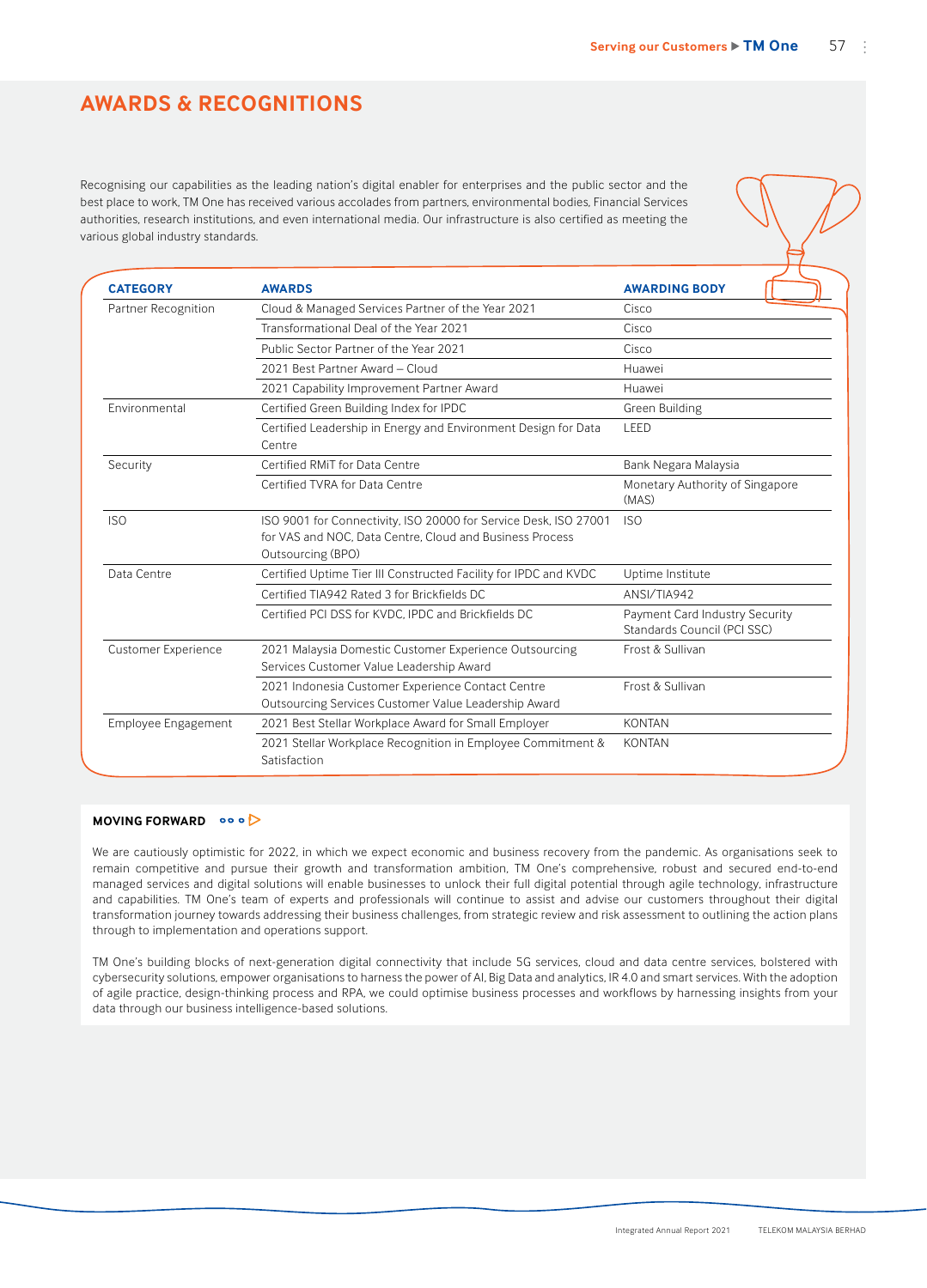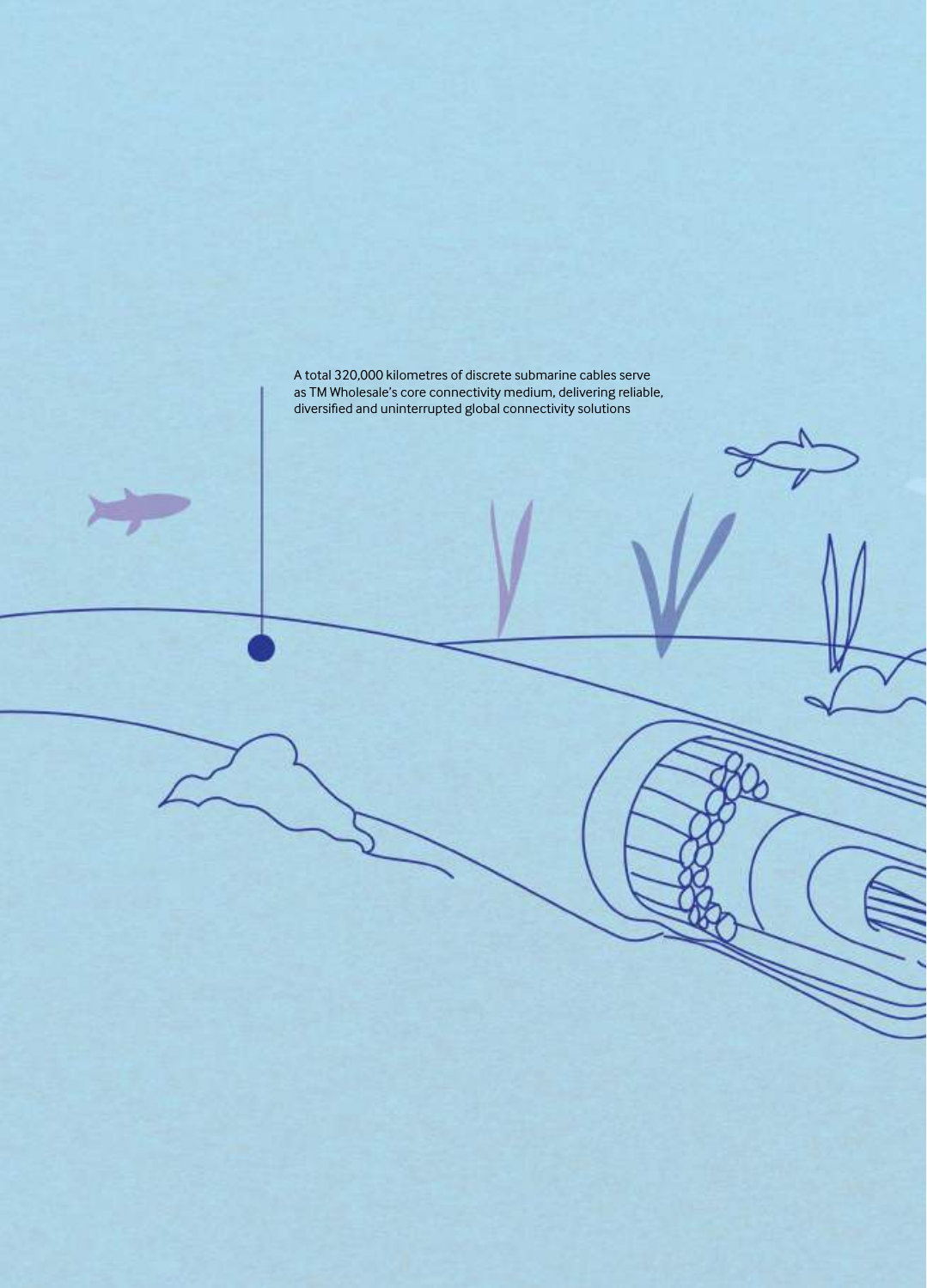

# **Bridging solutions**

As the nation's primary backend connectivity solutions provider, TM Wholesale's goal is to position Malaysia as a regional hub with its bespoke digital solutions repertoire. This is achieved through its extensive partnership ecosystem and includes both high-speed broadband and mobile infrastructure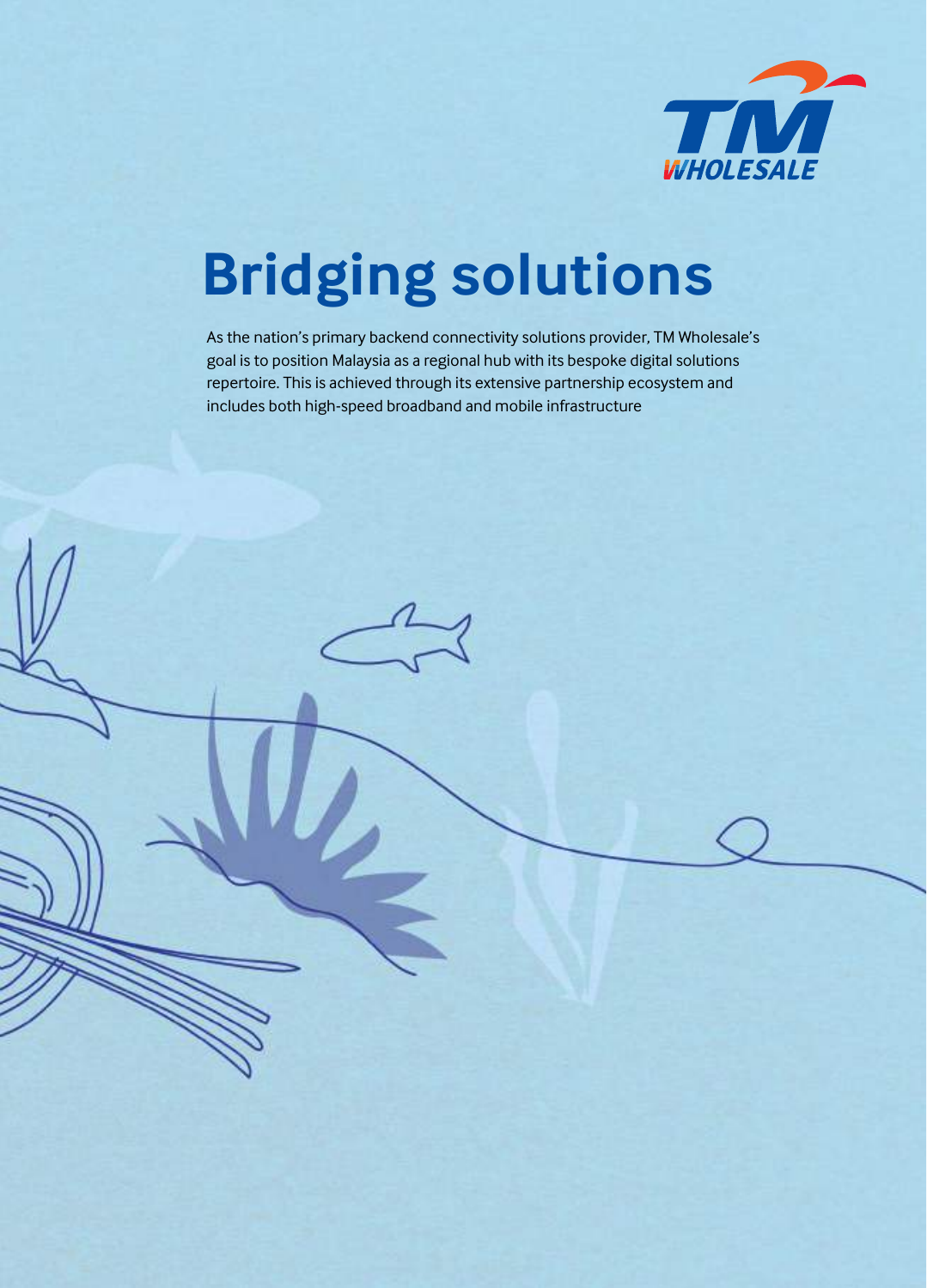# BRINGING A DIGITAL MALAYSIA TO THE WORLD

Since the inception of the wholesale division in 2004, TM Wholesale has been relentlessly diversifying our wholesale infrastructure solutions to provide greater reachability and resilient connectivity in both domestic and international segments. In 2021, TM Wholesale continued to add value to our digital infrastructure solutions by increasing our CDN footprints worldwide and bringing them closer to the end-user. At the same time, TM Wholesale enhanced its 4G and 5G network solutions to accelerate digital inclusivity in Malaysia. TM Wholesale has also been amplifying TM's regional coverage by expanding PoPs and submarine cable network reachability on top of the newly established TMiX nodes nationwide. This takes us one step further towards making Malaysia a digital hub for the ASEAN region.

### **WHAT WE DO**

TM Wholesale's focus encompasses domestic wholesale and international business, offering an extensive range of core connectivity and digital infrastructure solutions to customers worldwide. For the Malaysian market, TM Wholesale strives to become the trusted wholesale infrastructure provider and 5G enabler through its end-toend customised wholesale data, connectivity and platform solutions. TM Wholesale continues to enrich the digital ecosystem in complementing Malaysia's digital blueprint aspiration with its vast and unparalleled infrastructure of over 650,000 km fibre-optic cables and more than 3.0 million broadband access ports.

In the international market, TM Wholesale aims to position Malaysia as a bespoke digital hub for the ASEAN region by expanding its digital infrastructure and solutions through comprehensive partnership ecosystems with hyperscalers and global service providers worldwide. TM Wholesale is supported by 30 submarine cable systems spanning over 320,000 km with almost 60Tbps capacity worldwide, 28 international gateway Points of Presence (PoPs) and over 80 Content Delivery Network (CDN) nodes to deliver reliable, diversified and uninterrupted global connectivity solutions to customers. This extensive global coverage is complemented by wide-ranging wholesale data centre capabilities, including more than 10Tbps of local and international peering capacity and over 30 TM Internet Exchange (TMiX) nodes nationwide. TM Wholesale is committed to making business easier for customers by providing integrated wholesale domestic and global solutions, connecting Malaysia and the rest of the world.

Please click **here** for more information on TM Wholesale

## **OUR FOCUS IN 2021**

#### **Connecting Malaysia to the World**

- Enhanced extensive submarine cable portfolio, enabling Malaysians to experience augmented digital journey of global connectivity
- Intensified global connectivity footprints through additional PoPs in major cities worldwide for greater internet experience for Malaysians
- Improved customer experience for Malaysia's business establishments globally via TM's Regional Offices' presence in six (6) strategic continents

#### **WHAT WE DID WHAT WE ACHIEVED**

#### **Customers**

- Customers receive greater reachability for international data services with **30** submarine cables worldwide, connecting them to the world
- Customers gain extended coverage worldwide through over **100** global PoPs locations, including **28** international gateway PoPs for diversified core and adjacent business services
- Improved customer satisfaction and loyalty, as indicated by a **+35** score in the NPS index

#### **Shareholders & Investors**

• Improved financial performance, with close to **40%** revenue growth from main global data product offerings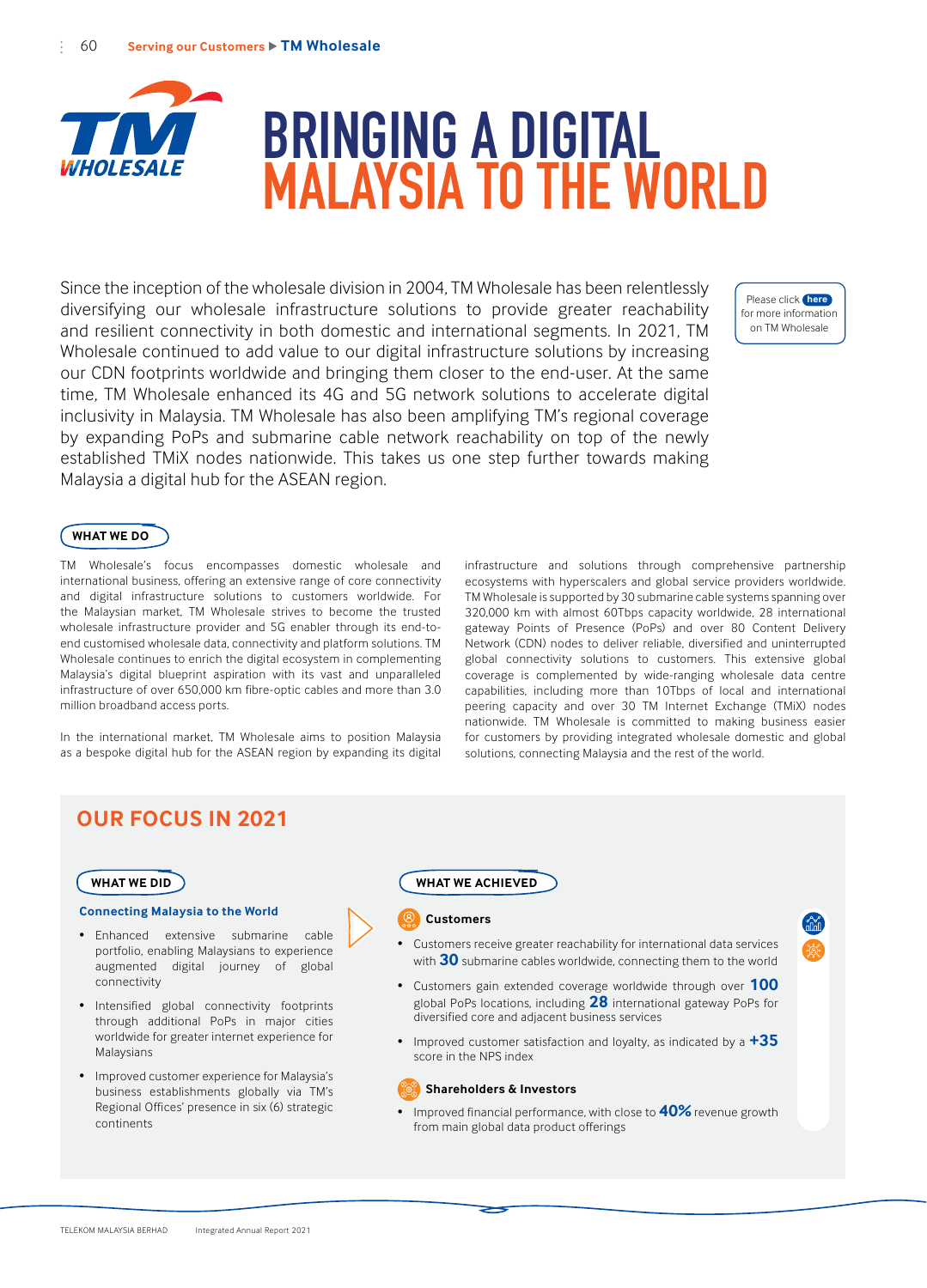# **OUR FOCUS IN 2021 (CONT'D)**

#### **Bringing the World to Malaysia**

- Brought business, media, entertainment and education contents closer to home through amplification of CDN services and nodes in Malaysia, ASEAN and the rest of the world
- Expanded wholesale data centre capabilities and internet ecosystem providing greater reachability for hyperscalers and global service providers in Malaysia
- Established TMiX over TM's wholly-owned IP backbone network as part of TM Wholesale's effort to make Malaysia a digital hub for the ASEAN region

#### **Enriching Malaysia's Digital Ecosystem**

- Fortified the digital experience by providing superior 4G and 5G fibre infrastructure services to all mobile service providers
- Ensured digital inclusivity among Malaysians through boundless efforts on expansion of High-Speed Broadband (Access) infrastructure covering urban and rural communities

#### **WHAT WE DID WHAT WE ACHIEVED**

#### **Customers**

- Customers gain access to more than **80** CDN nodes worldwide in delivering content closer to end-users for greater customer experience and service quality
- Improved interconnection capabilities for customers, with more than **15** major hyperscalers and DSPs within TM's data centres
- Enhanced cost and operational efficiencies for customers through an open interconnection internet exchange ecosystem with more than **30** TMiX nodes nationwide

#### **Government & Regulators Shareholders & Investors**

• Strengthen TM's position as the preferred wholesale infrastructure provider in catalysing Digital Malaysia's aspiration

#### **Customers**

- Increased opportunities for mobile service providers to expand service coverage and bandwidth upgrades with more than **3,000** fiberised sites nationwide, enabling a greater digital experience for Malaysians
- Resilient broadband infrastructure services even in the pandemic state of affairs with more than **3.0 million** broadband ports allowing continuous internet access for Malaysians throughout the year

#### **Shareholders & Investors**

- Improved financial performance, with close to **20%** revenue growth from main domestic data product offerings
- Strengthen TM's position as the preferred wholesale infrastructure provider in catalysing Digital Malaysia aspiration

#### **Positioning Malaysia as the Region's Digital Hub**

- Delivered comprehensive wholesale solutions enabling cutting-edge digital offerings for domestic and regional service providers
- Consolidated the region's digital connectivity requirements, leveraging Malaysia's strategic geo-position as a terrestrial superhighway connecting ASEAN to the world

#### **Customers**

• Provided customers with ease of mind through comprehensive domestic and international wholesale solutions from a trusted single provider, enabling improved operational excellence to domestic and regional customers

#### **Government & Regulators Shareholders & Investors**

Superior network coverage in Malaysia and the rest of the world through **>650,000 km** domestic fibre cables and **>320,000 km** submarine cables

## **VALUE CREATED**

#### **Value Created for TM**

# **Value Created for Stakeholders**

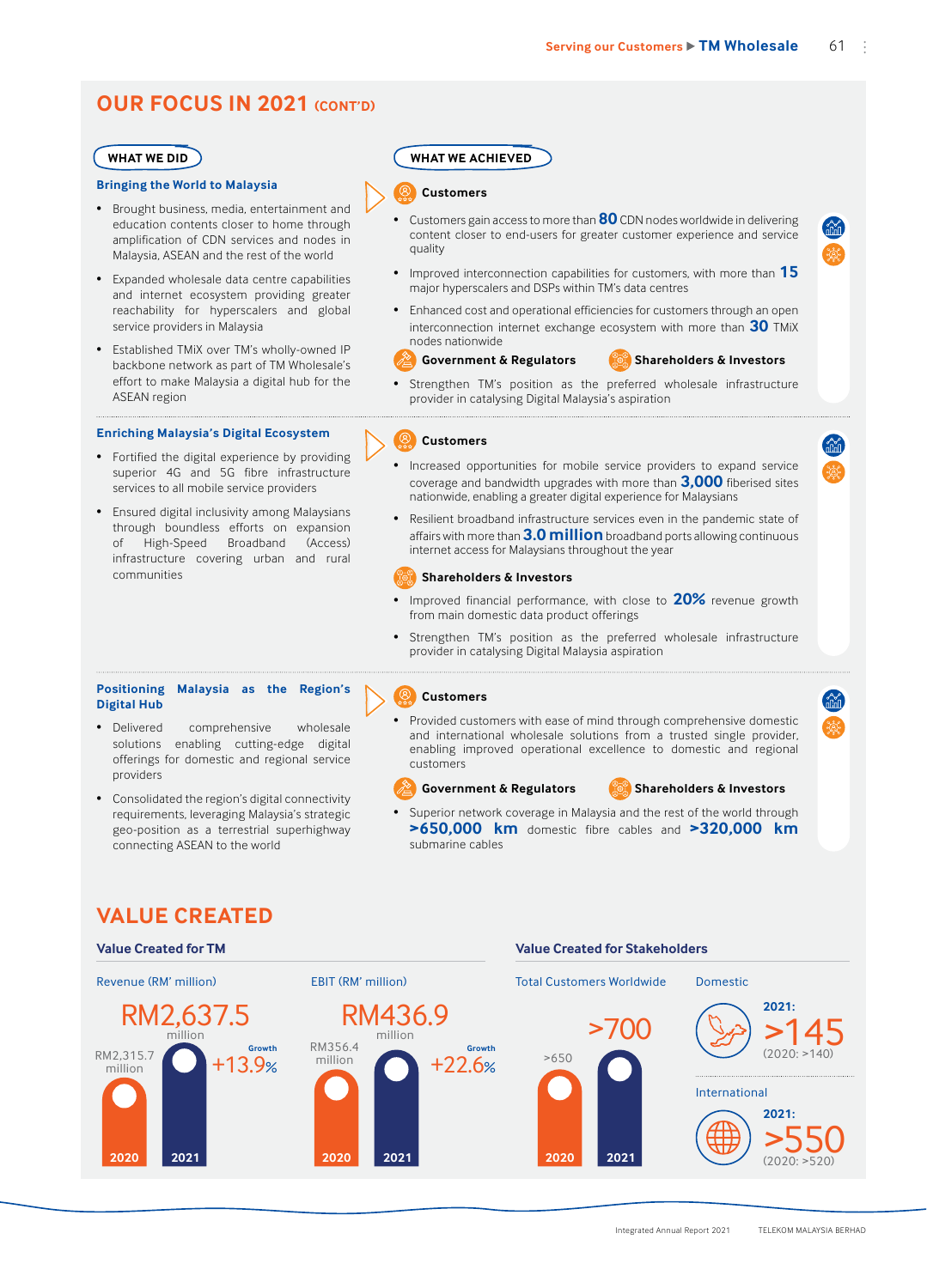# **ENHANCING CUSTOMER EXPERIENCE**

Manifesting a world-class customer experience remained a top priority for TM Wholesale, with an increased focus on delivering convenient and personalised services throughout the customers' journey. Through various initiatives implemented this year, the team achieved greater levels of customer satisfaction, with an improved NPS of +35.

|                                                                                                                                      | <b>HOW WE ENHANCED CUSTOMER EXPERIENCE</b>                                                                           |
|--------------------------------------------------------------------------------------------------------------------------------------|----------------------------------------------------------------------------------------------------------------------|
| <b>Focus Group for Incident Management</b>                                                                                           |                                                                                                                      |
| Established highly skilled teams to expedite customers'<br>incidents resolution in both domestic and international<br>markets        | Delivered TM Wholesale's promise to customers, with<br>a 98% achievement on Service Level Agreement<br>(SLA)         |
| <b>Enhanced Service Quality Improvement Group (SQIG)</b>                                                                             |                                                                                                                      |
| • Synergised TM's internal stakeholders for comprehensive<br>service to customers                                                    | Increased customers' operational efficiency by 3%<br>YoY services up-time improvement                                |
| <b>Fulfilment Task Force</b>                                                                                                         |                                                                                                                      |
| Enhanced the fulfilment task force, leveraging an automated<br>partner selection mechanism based on performance and track<br>records | Customers served by the most capable and qualified<br>partners, contributing to an outstanding NPS score of<br>$+35$ |
| <b>Digitalised Internal Reporting Dashboard Initiative</b>                                                                           |                                                                                                                      |
| Introduced an automated reporting dashboard for enhanced<br>operational efficiency                                                   | Faster response to customers on project status with<br>better visibility to resources and infra-availability         |

# **AWARDS & RECOGNITIONS**

TM Wholesale has been recognised as a trusted partner in delivering seamless integrated solutions and infinite possibilities to accelerate customers' connectivity and coverage to the digital world. This is reflected in the various accolades received by TM Wholesale during the reporting year.

| <b>AWARDING BODY</b>         |  |
|------------------------------|--|
| T-Systems International GmbH |  |
| China Telecom Global Limited |  |
| China Unicom Global Limited  |  |
|                              |  |

#### **MOVING FORWARD** 000P

In the years ahead, TM Wholesale will continue to drive wholesale business growth in both domestic and international segments. Domestically, towards becoming the trusted wholesale infrastructure provider and 5G enabler, TM Wholesale will focus on propelling Malaysia's digital blueprint through continuous support for JENDELA and MyDIGITAL aspiration. The LOB will further pursue nationwide 4G and 5G fibre infrastructure deployment, expand broadband access coverage and promote comprehensive strategic collaboration with domestic service providers. Additionally, TM Wholesale will deepen TM's in-country edge network solution nationwide to make the content closer to the end-user for a better-quality service experience. Its subsidiaries, Fiberail and Fibrecomm, are joining the course to enrich core business values as well as enhance adjacent and digital services.

Globally, TM Wholesale will continue its aspiration of becoming a bespoke digital hub for the ASEAN region, mainly through strategic collaborations with hyperscalers and global service providers in Malaysia. TM Wholesale will further invigorate its core foundation by acquiring efficient submarine cable capacity, strengthening end-to-end wholesale data centre solutions and establishing strategic partnerships with digital players worldwide. Its CDN solutions are advancing towards a broader range of edge services in parallel with the region's revolution of edge computing and cloud gaming. Customer experience remains a top priority, with the diversification of offerings as well as enhancing products and services to ensure business continuity and sustainability.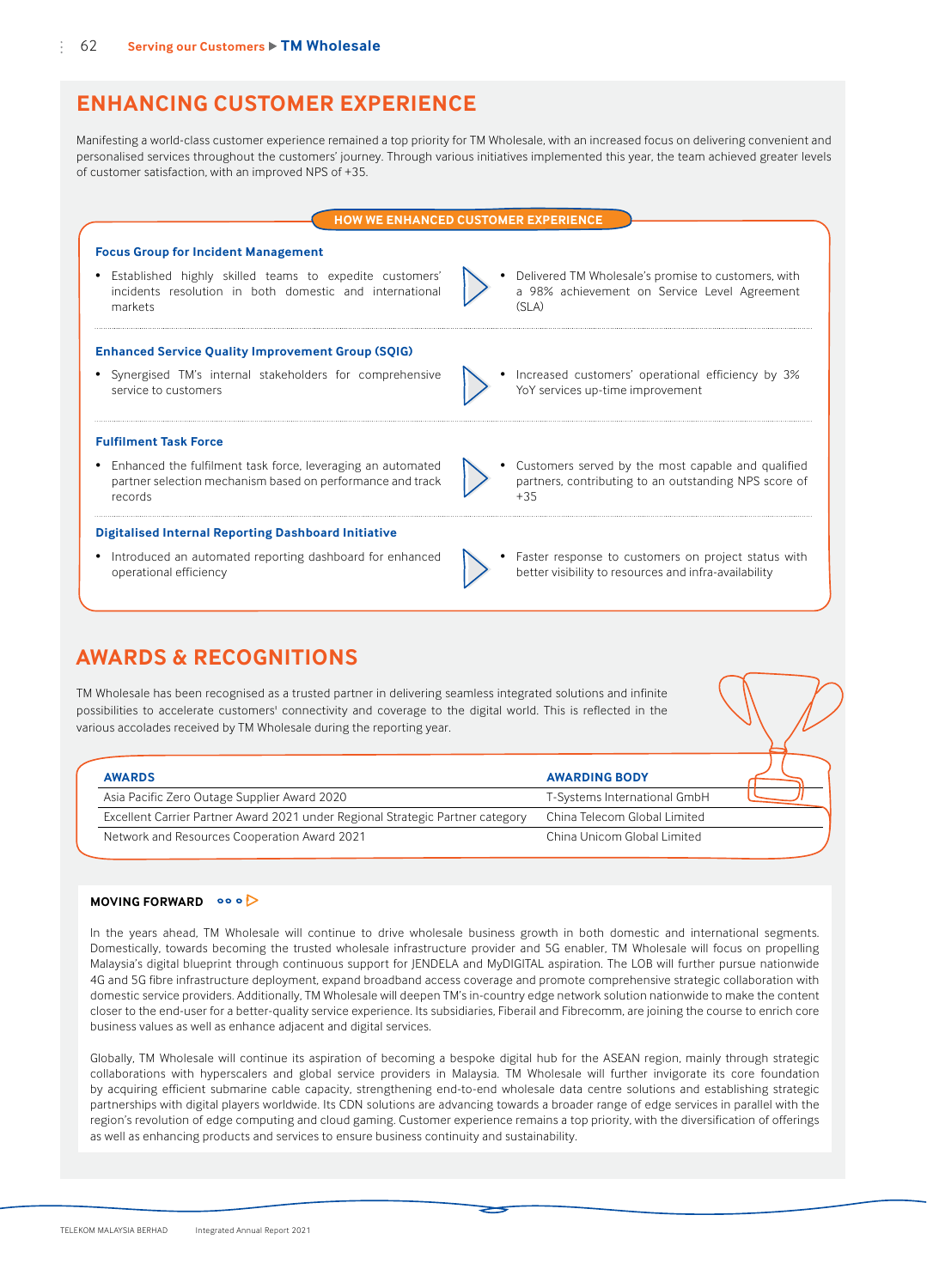# SHAPING A DIGITAL PERFORMANCE **CILITIIRE**

As part of the New TM transformation, Group Human Capital Management (GHCM) continues to future-proof our people with skills for new growth areas that will elevate our business to the next level. Beyond business performance and growth, GHCM also ensures that organisational health is well-taken care of, and a new culture and way of working are prioritised.

GHCM implemented various measures to keep *Warga* TM safe and engaged as they adapted to changes in their work environment. This included helping them navigate the challenges of working amidst the pandemic, and subsequently adjusting to the new hybrid working model as restrictions were being lifted.

GHCM's commitment to creating an inclusive and innovative work culture resulted in TM's reputation as 'Employer of Choice', with various awards and accolades received in 2021.

**AWARDS & ACCOLADES**

- **• Malaysia's 100 (M100) Leading Graduate**
- 
- 
- **Employers 2021 • Graduates' Choice Award 2021/2022**
- **• GRADUAN Brand Awards 2021**
- 
- **• LinkedIn's 2021 Top Companies Top 5**
- **• HR Asia Best Companies to Work for In Asia 2021**
- **• Asia's Best Employer Brand Award 2021**

## **WHAT WE DO**

GHCM partners with business units and leaders to drive organisational and people transformation that creates sustainable impact and realises our Digital Malaysia aspirations. This is done through future-proofing our organisation, continually equipping our people with the right skill sets and winning behaviours, reinforcing the agile way of working and reshaping our workforce into a stronger execution engine that perform and transform.

We strive to maintain an energising working environment and work culture that keep our employees highly engaged and motivated. The goal is to bring out the best of the employees, driven by a higher sense of purpose and unified objective to deliver 'Life and Business Made Easier' for all Malaysians.



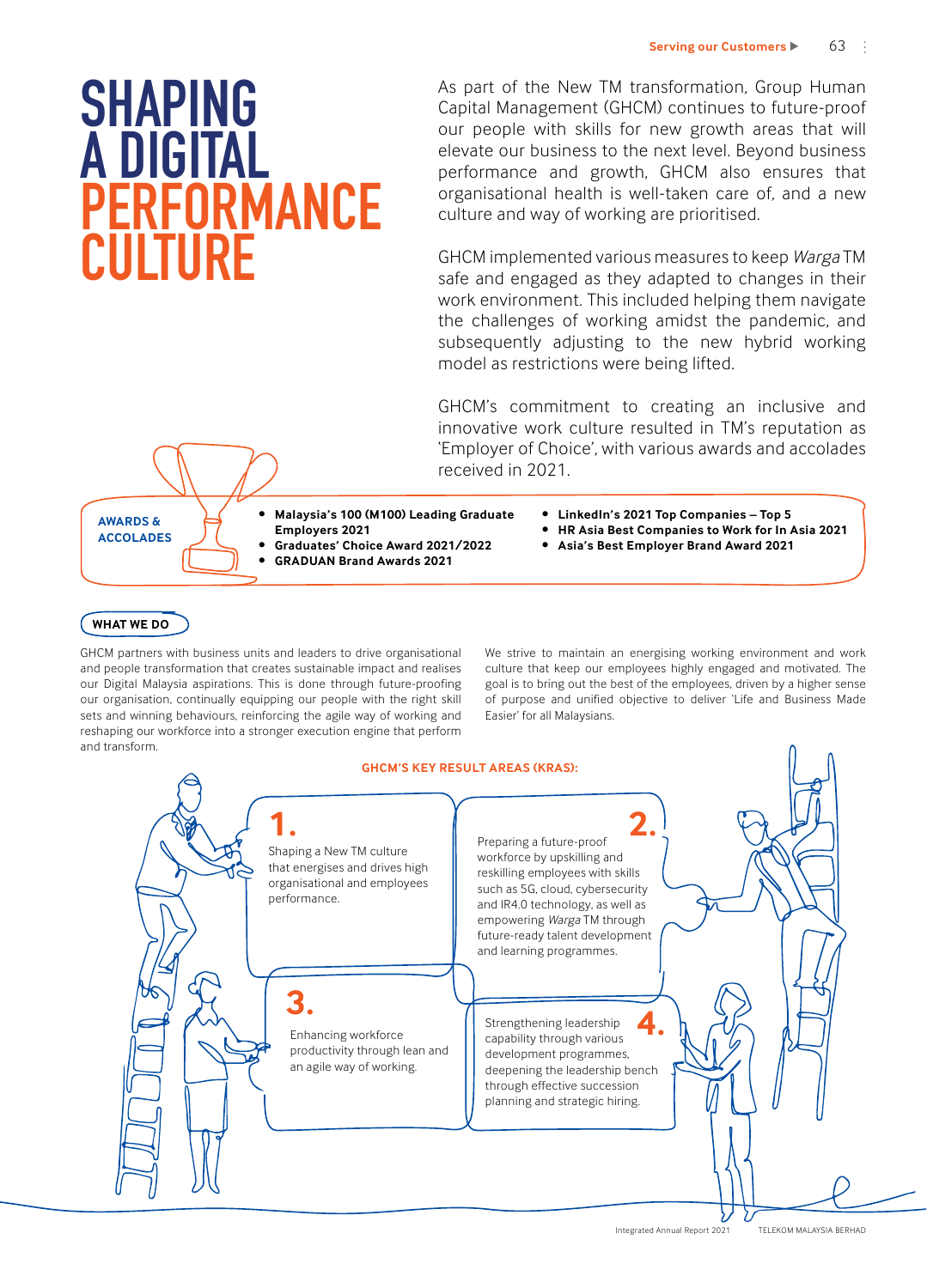# **OUR FOCUS IN 2021**

#### **New TM Culture**

- Launched the new Culture Statement called #IniCaraKita in Sept 2021 to reenergise the organisation
- Infused OHI measurement into leaders' KPIs to strike the right balance between organisational performance and organisational health
- Implemented a comprehensive culture change programme throughout all levels of the organisations to align mindsets, and ensure #IniCaraKita behaviours permeate into the day-to-day work habit of employees

**Stakeholders Employees** 

#### **Future-Ready Employees**

- Equipping *Warga* TM with the skills to drive the organisation's new growth areas such as 5G, cloud, cybersecurity and IR4.0
- Intensified the Now Everyone Can Sell (NECS) upskilling programme to rally and prepare non-sales employees to contribute to revenue growth

| <b>Stakeholders</b> | $\left(\frac{1}{2}e^{i\theta}\right)$ Employees |  | $\sim$ (8) Customers |  |
|---------------------|-------------------------------------------------|--|----------------------|--|
|---------------------|-------------------------------------------------|--|----------------------|--|

#### **COVID-19 Initiatives**

- Consistently keeping abreast of and complied to the latest SOPs and guidelines set by authorities
- Supported the national vaccination effort by turning Multimedia University (MMU) Cyberjaya and Melaka campuses into vaccination centres (PPV), as well as deploying volunteers at PPVs nationwide
- Provided a holistic support system for employees affected by COVID-19
- Protected employees and customers as well as ensuring continuity of TM's operations by driving vaccination rates
- Intensified multi-faceted communication and well-being programmes to ensure employees physical and mental health are supported, and spirits are kept high

**Stakeholders Cover Employees Covernment & Regulators** 

#### **WHAT WE DID WHAT WE ACHIEVED**

- Culture Statement #IniCaraKita launched with **12** winning behaviours expected of each employee
- Unified and strong public commitment by top management to embrace and role-model #IniCaraKita
- Introduced culture microsite as central point of reference, and held quarterly talkshows to generate interest and understanding
- Over **100** Culture Champions handpicked, trained and ready to drive #IniCaraKita at various levels
- **33** sessions of immersive and interactive culture training conducted from October to December for top management followed by next level teams
- **2,144** employees trained in 5G
- Organised trainings in data centre, cloud and cybersecurity, resulting in potential sales/deals worth **RM166.0 million** and closed deal of **RM123.6 million**
- NECS training generated close to **22,000** physical sales generated, contributing to **RM58.6 million** in revenue
- 109 COVID-19 communications sent to employees from 2020-2021
- **99.6%** of TM employees vaccinated
- **RM6.4 million** spent on COVID-19 Special Allowance for frontliners
- **176** well-being 360 programmes held virtually to support *Warga TM* including virtual fitness sessions, health talks and webinars
- **24** mental health sessions held, with more than **3,700** employees attending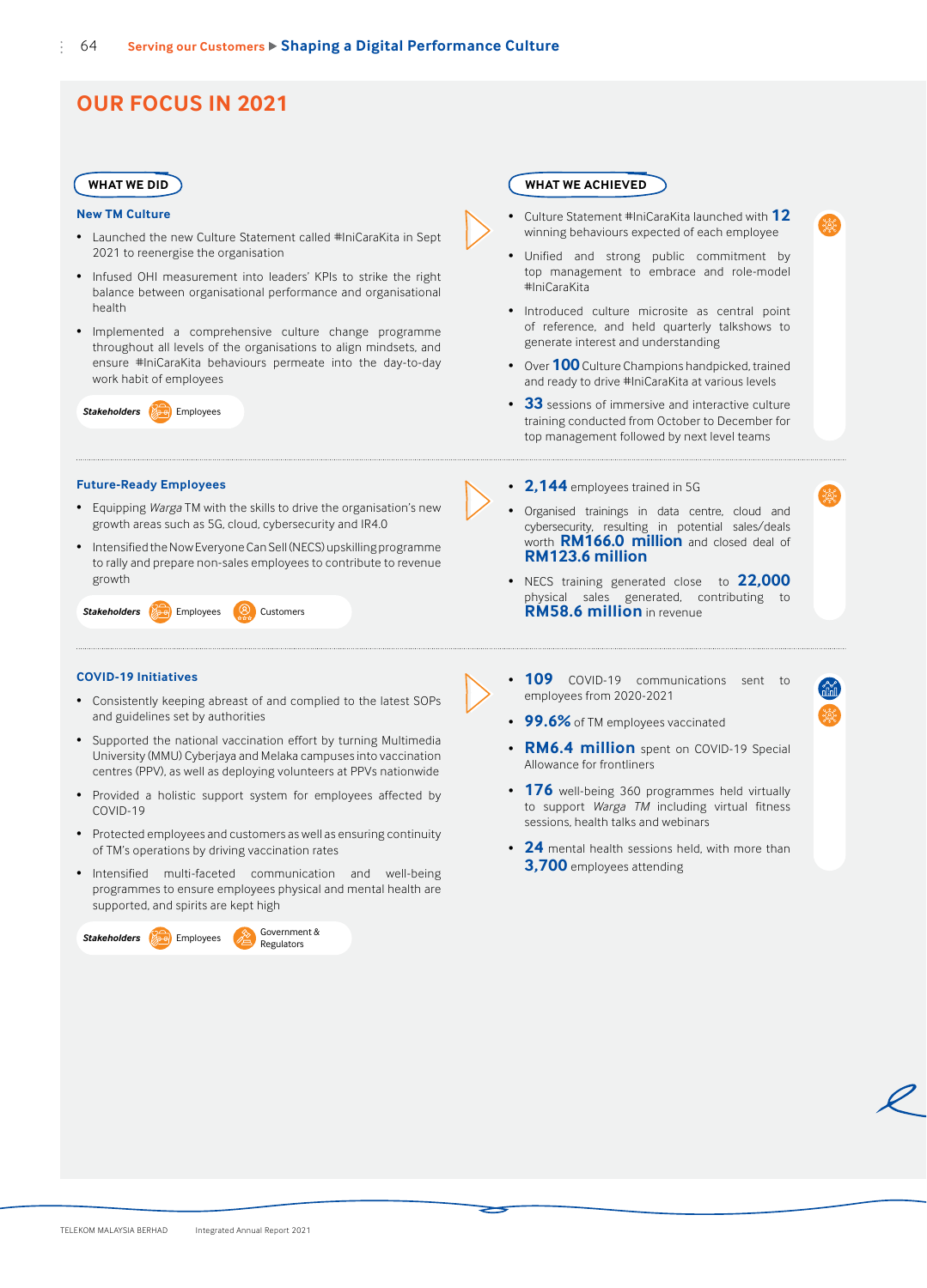## **OUR FOCUS IN 2021 (CONT'D)**

#### **WHAT WE DID WHAT WE ACHIEVED**

#### **Driving High-Performance**

- Strengthening performance management culture with goals that are aligned to the overall organisational strategies. Driving discipline to ensure performance feedback and review are conducted on timely basis
- Sharpening pay-for-performance through differentiated rewards for high performers
- Reinforcing Employee Performance Enhancement Programme (PEP) to manage and improve below-expectation performers
- Enhancing efficiency and employee experience by migrating performance management system for Non-Executive (MAPSNE) employees into a single platform



For more details on our Human Capital management, please see pages 107 to 112.

#### **MOVING FORWARD** 000

In 2022, GHCM will continue to drive business strategies through timely and effective HR initiatives, in support of the New TM transformation. GHCM will build on the foundation laid in 2021 to future-proof our workforce, inculcate a high-performance culture, strengthen talents and capabilities, turbo charge our way of working through agile practices, redesign our operating model and optimise our organisation.

Through its efforts, GHCM strives to strengthen TM's reputation as the 'Employer of Choice' and to realise its aspiration to become a humancentred technology company.



- **98%** completed mid-year and year-end performance reviews ahead of schedule
- 100% of Non-executives in TM are onboard the new performance management system (MAPSNE)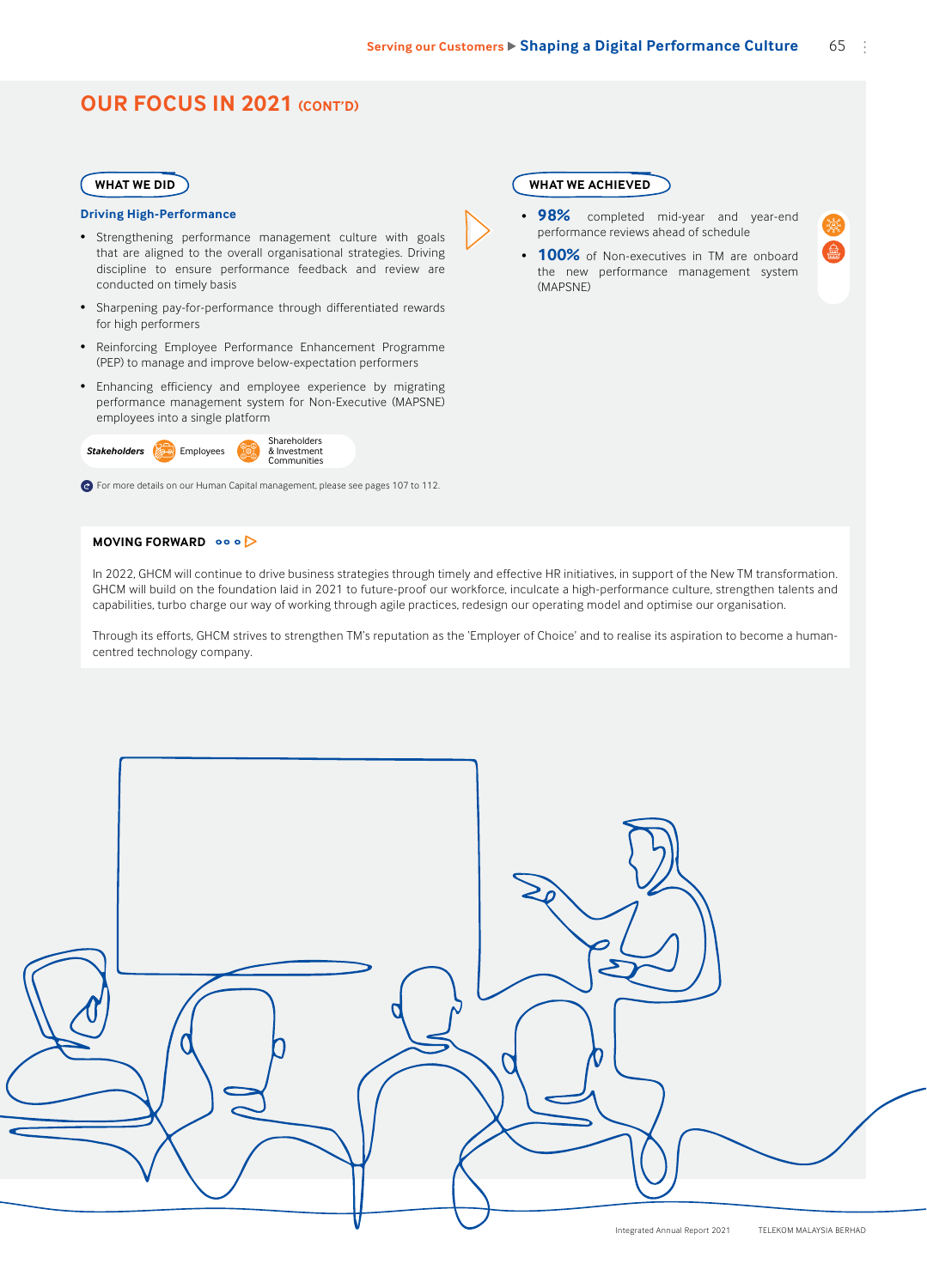# **Business made easier**

O

To facilitate the nation's transition to digital business, inclusive ecosystems are put in place to ensure that businesses, regardless of scale, are able to compete on an even footing. Priority concerns relevant to this segment are ease of use and accessibility, to better accommodate the digital fluency of potential users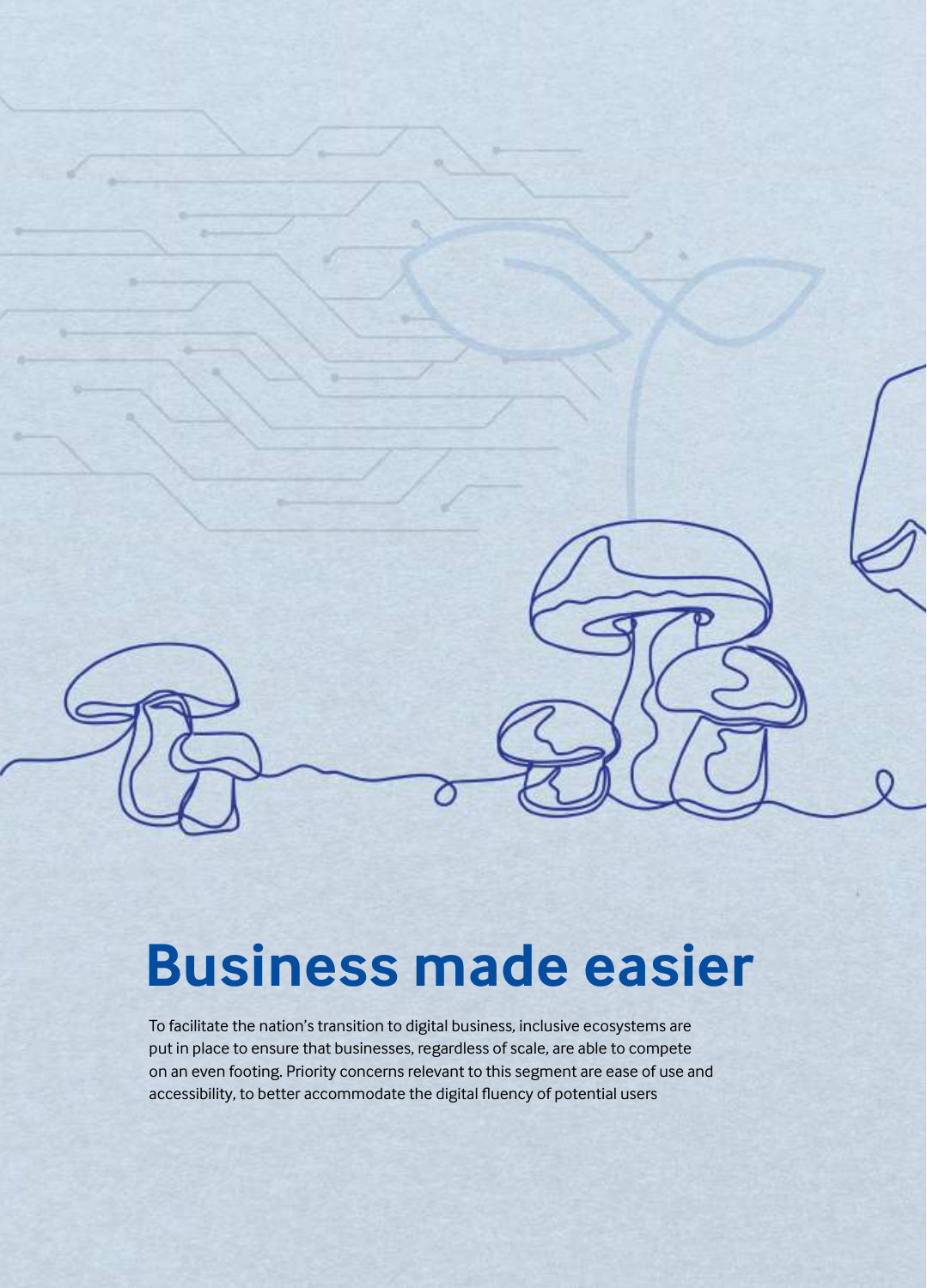# **Wunifi business**

Ы

Mushroom farmers in Pahang have leveraged their newfound digital solutions by unifi business to complement their existing repertoire, to great success

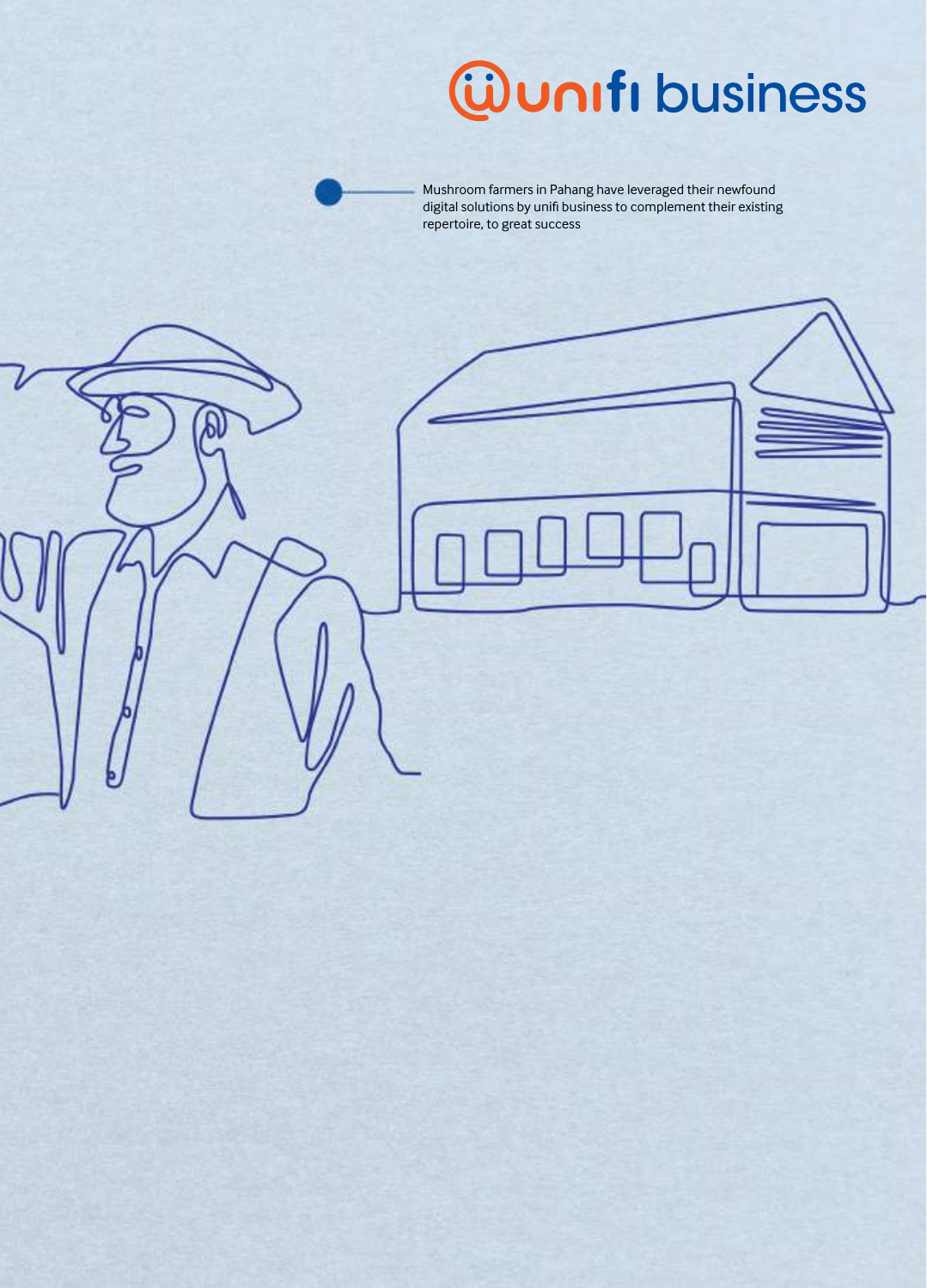# THE **BACKBONE** OF OUR FTWORK

Group Network & Technology (GNT) continues to play a central role in supporting JENDELA and closing the digital divide, which has been particularly crucial with the ongoing COVID-19 challenges. As the nation faced repeated MCOs, we witnessed increased consumer bandwidth consumption, changes in customer behaviour and higher expectations for stable connectivity. Through a proactive network management approach, GNT stepped up to meet the surge in internet traffic, while expanding our infrastructure network to deliver connectivity to rural communities.

### **WHAT WE DO**

As the backbone of the Group, GNT is responsible for the planning, building, operating and maintenance of the TM network infrastructure, delivering critical connectivity to customers. GNT's core focus is Connectivity Excellence. This means continuously improving operational efficiency for better service quality, as well as modernising the network infrastructure to meet future demands. GNT aligns the overall network

modernisation strategy with the New TM Compass, which contributes to growth for all business units. It also continues to optimise costs for network/technology investment and network operations and maintenance. By taking care of our critical network, GNT plays a central role in our ability to create stakeholder value.

# **OUR FOCUS IN 2021**

#### **Network Expansion & Optimisation**

- Accelerated fibre rollout to increase network coverage to more households and businesses
- Decommissioned legacy copper network into fibre network for faster internet speeds
- Implemented Mobile Network Smart Rollout to optimise our Long-Term Evolution (LTE) rollout plan focusing on profitable and strategic driven sites
- Optimised network capacity and simplified processes through automation to improve customer experience
- Leveraged our partners for targeted Multi-Operator Core Node (MOCN) sites activation to mitigate the 3G sunset impact
- Deployed intelligent technologies, SDN and NFV to improve network efficiency and productivity



For more details of our network infrastructure, please see pages 86 to 90.

### WHAT WE DID **WHAT WE DID**

- **5.77 million** fiberised households in 2021\*
- **800Mbps** internet speed delivered
- **RM67.5 million** in cost savings through network optimisation
- **1,183,890** new service installations and **1,058,235** network ports deployed in 2021 (**record-breaking**)
- \* As declared to MCMC

### **MOVING FORWARD 0000**

GNT will continue to drive the Group's network excellence in the years to come as we continue to enable a Digital Malaysia. This includes Network Modernisation in areas such as Next-Generation Transport Network, Telco cloud, Edge cloud facility, IPTV, Broadcast and Next Generation Voice Platform, which allows us to explore creative solutions for autonomous operations to elevate the customer experience. On the submarine cable system, GNT is developing an international cable (SMW6) and a few domestic cables for increased capacity and coverage.

As the leading service provider in Malaysia, GNT will continue venturing into predictive and proactive service capabilities; leveraging solutions developed in-house by TM R&D. GNT's National Network Operation Centre (NNOC) will utilise the award-winning intelligent analytical platform (CAMELIA) to manage our network. At the same time, GNT continues to develop 5G backhaul for DNB, with services offered to unifi Mobile customers within coverage areas. Lastly, GNT will continue to future-proof our access infrastructure by expanding fibre coverage whilst decommissioning the legacy copper network.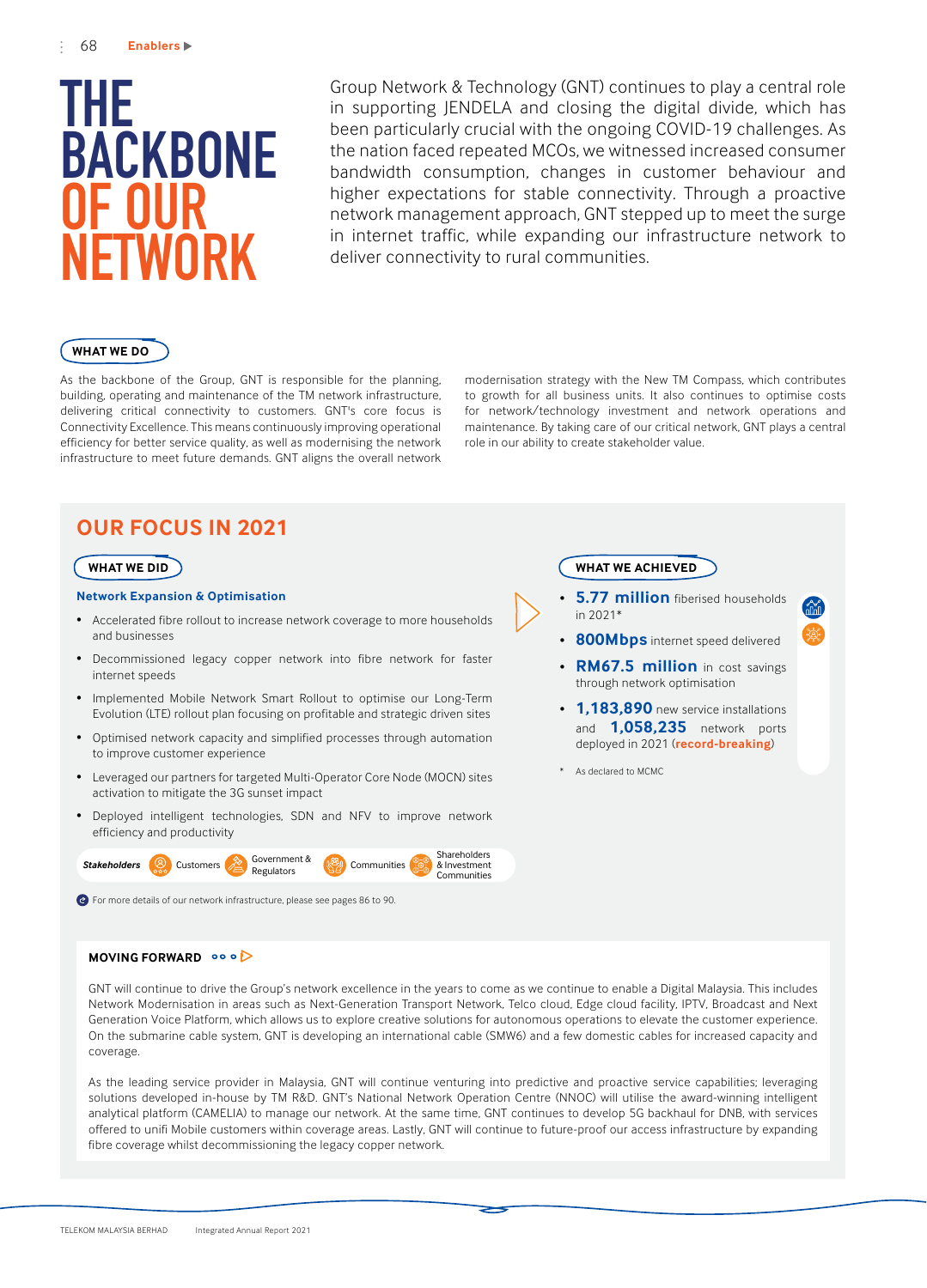

Group IT & Digital (GITD) continued to propel the Group's digital development forward in 2021. Guided by the New TM Compass, GITD remained focused on strengthening its position as a technology enabler and data-driven in-house organisation. Throughout the year, GITD greatly exceeded multiple of its organisational optimisation targets. This includes TM's RPA robot taking over annual human work hours by almost 150% more than the initial and the Value Programme's headcount optimisation of over 200% of the year's target. By championing digital and technological solutions, GITD contributed RM14.7 million in EBIT for the Group, making us on track to achieving our target of RM65.0 million by 2023.

• "**Best Use of AI/Automation to Increase Productivity**" from INSPIRE Tech Awards 2021 • "**Digital Transformation Award**" from Asia Pacific Cloud & Data Centre Awards 2021

### **WHAT WE DO**

The industry is undergoing fundamental and disruptive transformation, underpinned by the emergence of new smart technology ecosystems and digital players driving a radical shift in value enablement. As a response, we established GITD two (2) years ago to transform TM accordingly, into a "Lean, Mean and Clean" organisation via "Simple, Standard and Stable" principles. GITD catalyses the Group's digitalisation agenda and creates greater stakeholder value. GITD focuses on creating a future-proof organisation through two (2) methods—Automation & Digitalisation and Digital Hybrid Workplace.

Through innovative technological solutions, GITD helps the Group improve process efficiencies, generate higher revenue, optimise cost savings and, more importantly, make life easier for our customers and people. Additionally, GITD's IT Transformation Plan has enabled TM to be among the 25% of communication service providers in Malaysia developing programmes to participate in digital ecosystems, thus giving us a head start on the competition. Despite its relatively 'young' age, GITD continues to make commendable progress in cost optimisation, future-proofing the business and charting the path for TM to transform into a human-centred technology company.

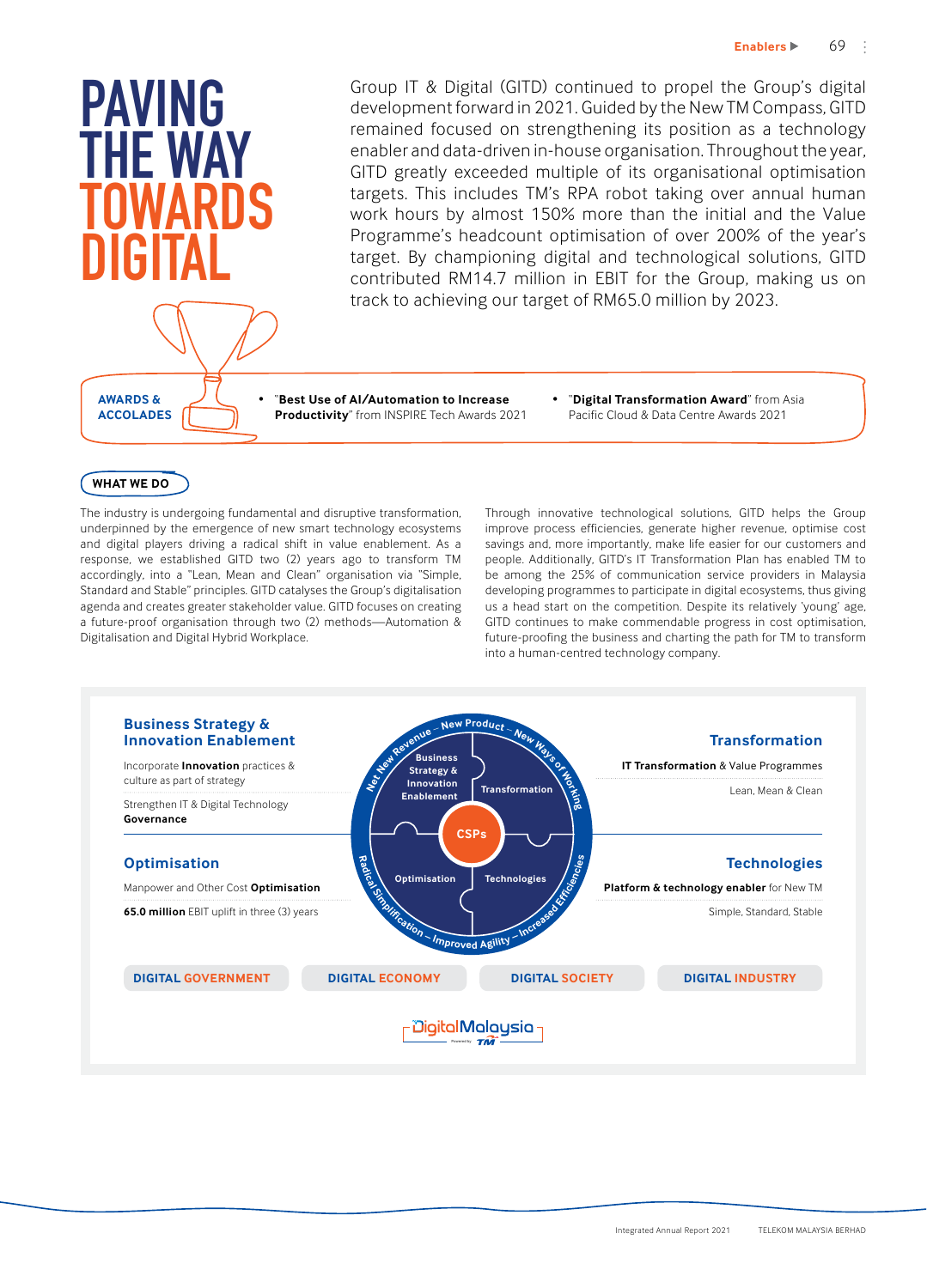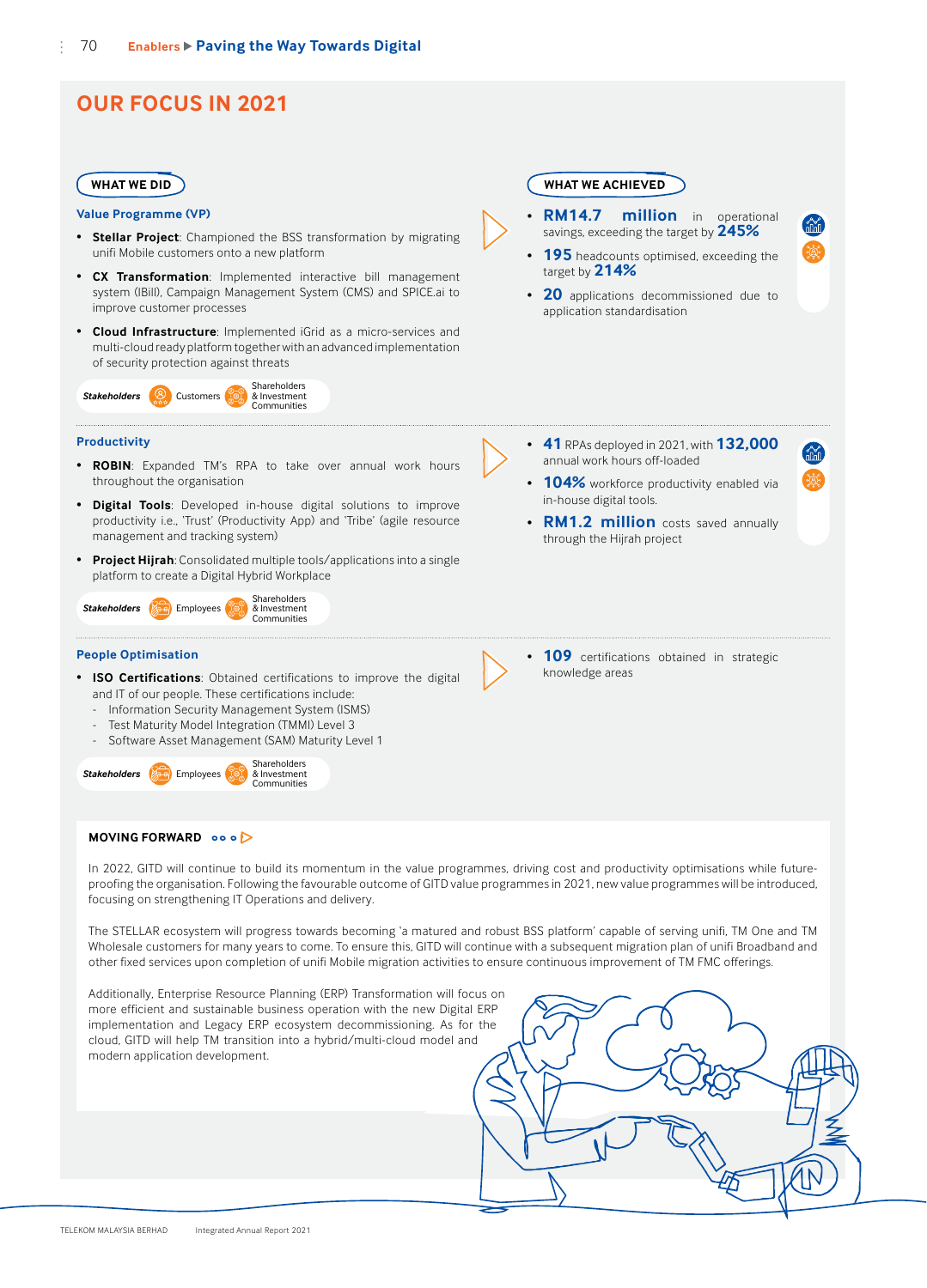# STRENGTHENING CYBERSECURITY **FOR BETTER** PROTECTION

Throughout 2021, Group Information Security (GIS) has been planning, executing and measuring the effectiveness of cybersecurity programmes to improve governance, compliance, risk and operations management for TM Group. The programmes have strengthened TM's infrastructure protection against cyber threats, protected stakeholders' data and ensured the high availability of TM services at all times. Through GIS, we enable the Group's business resiliency as we progress with our digital aspirations.

### **WHAT WE DO**

GIS is responsible for protecting TM information security assets against cybersecurity threats and vulnerabilities, to which the organisation's attack surface may be exposed and constitute information risk. GIS ensures that the Group's security objectives are consistently met and cyber risks are effectively mitigated, thus contributing to the business continuity, operational efficiency and cost-effectiveness. GIS is always proactive and aligns with high cybersecurity standards in protecting data privacy and security. Through GIS, we are able to provide a more secure customer and stakeholder experience.

# **OUR FOCUS IN 2021**

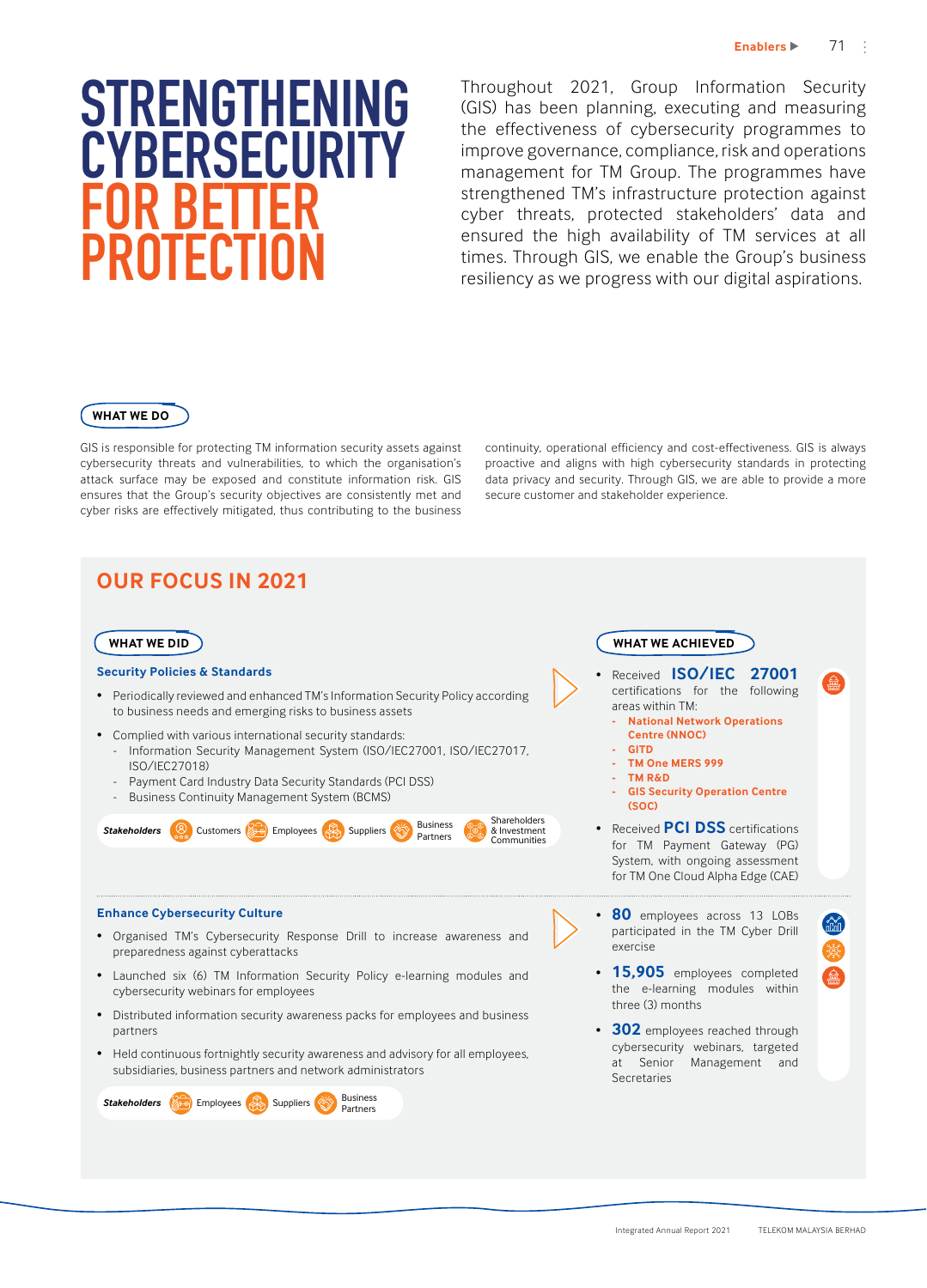## **OUR FOCUS IN 2021 (CONT'D)**

### **WHAT WE DID WHAT WE ACHIEVED**

#### **Strengthen Security Measures**

- Expanded our Centralised Vulnerability Assessment System (CVAS) to continuously scan and identify security issues
- Conducted regular security assessments and penetration testing by internal and external teams
- Assessed TM applications to identify weaknesses and vulnerabilities within our infrastructure
- Fortified Identity and Access Control Management as well as enhancing Endpoint Security Management to protect against security incidents
- Adopted Security by Design to ensure security control standardisation across assets and effectiveness is measurable



For more details on our cybersecurity, please see pages 92 to 93.

#### **MOVING FORWARD** 000P

In the coming years, GIS will strengthen cyber resilience to improve the Group's ability to prepare, respond and recover from cyberattacks. This is in line with the Group's objectives toward resiliency in digitalisation. GIS will focus on a top-down approach to security baseline for Access Control, Endpoint Controls, Secure Application Development and Network Security, and solution lifecycle in terms of design, development, implementation and maintenance.

Additionally, GIS is establishing a security champion for each LOB with competence in cybersecurity, thus ensuring the adoption of cybersecurity requirements when implementing digitalisation initiatives/operations. The security champion shall become a force multiplier who can address questions, ensure security awareness, and help enforce cybersecurity best practices across the organisation. GIS will also emphasise periodic engagement and assessment of compliance with cybersecurity standards, best practices and industry requirements, thus protecting our business performance and stakeholder value.





165 systems/applications with 4,451 assets have been onboarded

• Over **1,000** IP addresses underwent security assessments

18,500 corporate devices installed with Endpoint Protections • Enhanced security of core authentication system involving architecture enhancement, perimeter controls as well as system and application security

and penetration testing • **127** applications assessed

in CVAS

policies